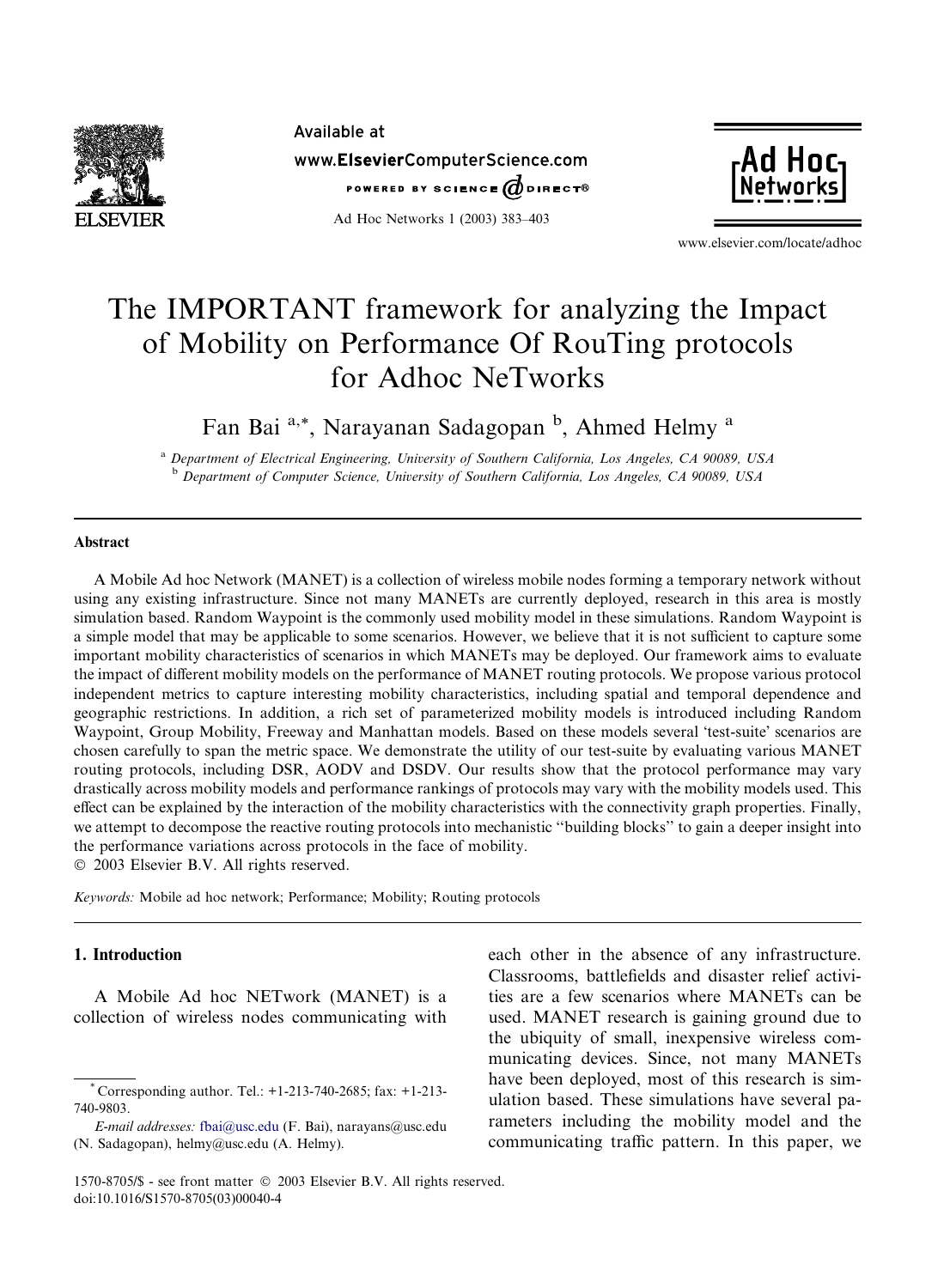focus on the impact of mobility models on the performance of MANET routing protocols. We acknowledge that the communicating traffic pattern also has a significant impact on the routing protocol performance and merits a study on its own. However, as in most studies in this area, in order to isolate the effect of mobility, we fix the communicating traffic pattern to consist of randomly chosen source–destination pairs with long enough session times.

Mobility pattern, in many previous studies was assumed to be Random Waypoint. In the current network simulator (ns-2) distribution, the implementation of this mobility model is as follows: at every instant, a node randomly chooses a destination and moves towards it with a velocity chosen uniformly randomly from  $[0, V_{\text{max}}]$ , where  $V_{\text{max}}$  is the maximum allowable velocity for every mobile node [1]. Most of the simulations using the Random Waypoint model are based on this standard implementation. For the rest of the paper, we refer to this basic implementation as the Random Waypoint model.

In the future, MANETs are expected to be deployed in myriads of scenarios having complex node mobility and connectivity dynamics. For example, in a MANET on a battlefield, the movement of the soldiers will be influenced by the commander. In a city-wide MANET, the node movement is restricted by obstacles or maps. The node mobility characteristics are very application specific. Widely varying mobility characteristics are expected to have a significant impact on the performance of the routing protocols like DSR [5], DSDV [6] and AODV [7]. Random Waypoint is a well-designed and commonly used mobility model, but we find it is insufficient to capture those characteristics, such as

- 1. Spatial dependence of movement among nodes.
- 2. Temporal dependence of movement of a node over time.
- 3. Existence of barriers or obstacles constraining mobility.

In this study, we focus on the impact of the above-mentioned mobility characteristics on protocol performance. While doing so, we propose a generic framework to systematically analyze the impact of mobility on the performance of routing protocols for MANETs. This analysis attempts to answer the following questions:

- 1. Whether and to what degree mobility affects routing protocol performance?
- 2. If the answer to 1 is yes, why?
- 3. If the answer to 1 is yes, how?

To answer Whether, the framework evaluates the performance of these routing protocols over different mobility patterns that capture some of the characteristics listed above. The mobility models used in our study include the Random Waypoint, Group Mobility [8], Freeway and Manhattan. To answer Why, we propose some protocol independent metrics such as mobility metrics and connectivity graph metrics. Mobility metrics aim to capture some of the aforementioned mobility characteristics. Connectivity graph metrics aim to study the effect of different mobility patterns on the connectivity graph of the mobile nodes. It has also been observed in previous studies that under a given mobility pattern, routing protocols like DSR, DSDV and AODV perform differently [9– 11]. This is possibly because each protocol differs in the basic mechanisms or ''building blocks'' it uses. For example, DSR uses route discovery, while DSDV uses periodic updates. To answer How, we want to investigate the effect of mobility on some of these ''building blocks'' and how they impact the protocol performance as a ''whole''.

In order to conduct our research and answer the above questions systematically, we propose a framework for analyzing the Impact of Mobility on the Performance Of RouTing protocols in Adhoc NeTworks (IMPORTANT). Through this framework we illustrate how modeling mobility is important in affecting routing performance and understanding the mechanism of ad hoc routing protocols. As shown in Fig. 1, our framework focuses on the following aspects: mobility models, the metrics for mobility and connectivity graph characteristics, the potential relationship between mobility and routing performance and the analysis of impact of mobility on building blocks of ad hoc routing protocols.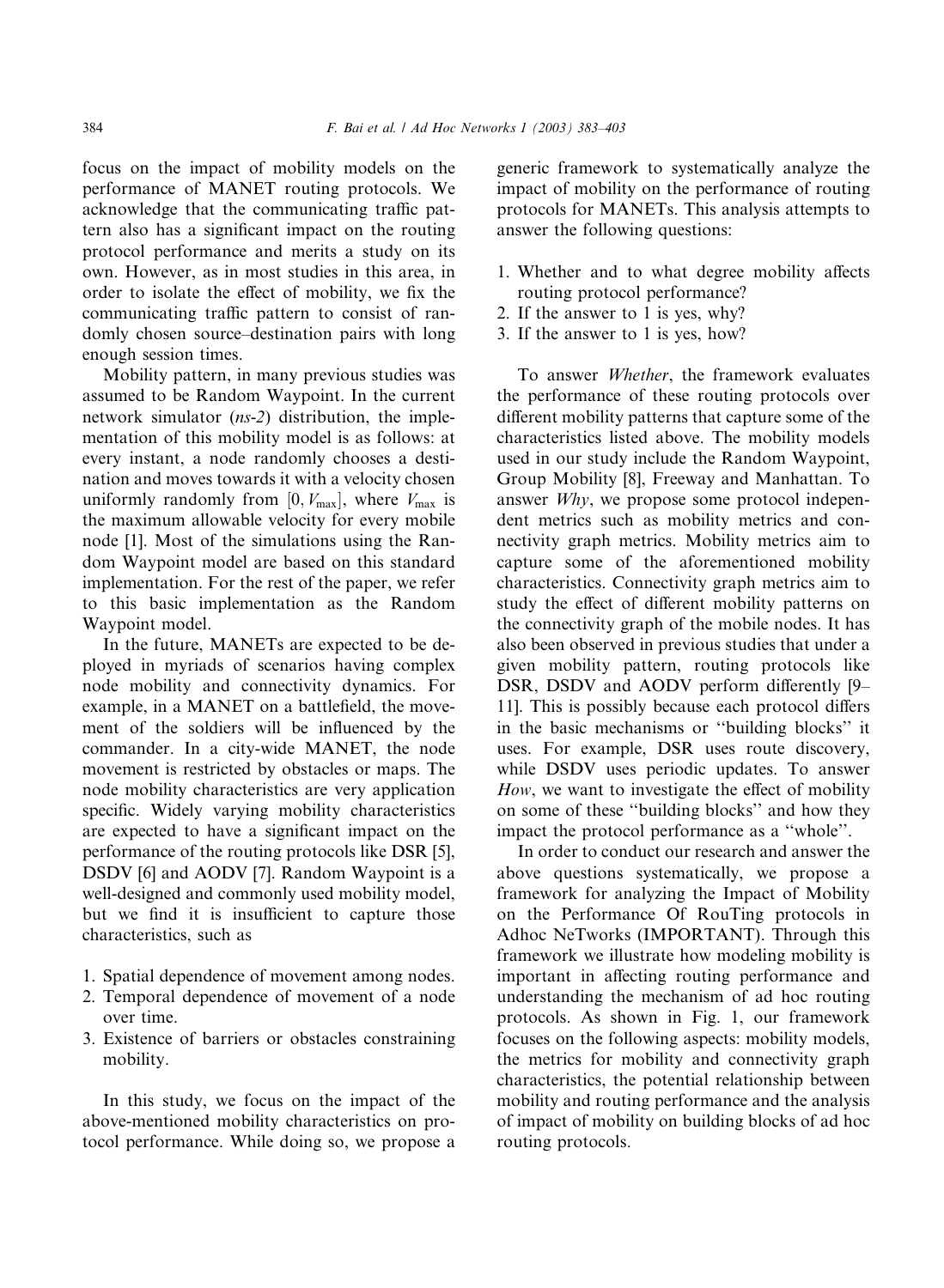F. Bai et al. / AdHoc Networks 1 (2003) 383–403 385



Fig. 1. IMPORTANT framework.

The rest of this paper is organized as follows. Section 2 gives a brief description of the related work and elaborates our contribution. Section 3 discusses some limitations of the Random Waypoint model and motivates part of our framework. Section 4 presents our proposed metrics to capture characteristics of mobility and the connectivity graph between the mobile nodes. Section 5 describes the mobility models used and introduces two new models, the Freeway mobility model and the Manhattan mobility model. Results of our simulation experiments are presented and discussed in Section 6. The analysis of the impact of mobility on protocol building blocks is discussed in Section 7. Finally, our conclusions from this study and planned future work are listed in Section 8.

# 2. Related work

Extensive research has been done in modeling mobility for MANETs. In this section, we mainly focus on experimental research in this area. This research can be broadly classified as follows based on the methodology used.

# 2.1. Random Waypoint based performance comparisons

Much of the initial research was based on using Random Waypoint as the underlying mobility model and Constant Bit Rate (CBR) traffic consisting of randomly chosen source–destination pairs as the traffic pattern. Routing protocols like DSR [5], DSDV [6], AODV [7] and TORA [12] were mainly evaluated based on the following metrics: packet delivery ratio (ratio of the number of packets received to the number of packets sent) and routing overhead (number of routing control packets sent). Ref. [9] concluded that on-demand protocols such as DSR and AODV performed better than table driven ones such as DSDV at high mobility rates, while DSDV performed quite well at low mobility rates. Ref. [10] performed a comparison study of the two on-demand routing protocols: DSR and AODV, using the performance metrics of packet delivery ratio and end to end delay. It observed that DSR outperforms AODV in less demanding situations, while AODV outperforms DSR at heavy traffic load and high mobility. However, the routing overhead of DSR was found to be lesser than that of AODV. In the above studies, focus was given on performance evaluation, while parameters investigated in the mobility model were change of maximum velocity and pause time. In our work, however, we design our test suites very carefully to pick scenarios that span a much larger set of mobility characteristics. Not only do we use Random Waypoint but also other mobility models such as Reference Point Group Mobility (RPGM) [8], Freeway and Manhattan in our evaluation of the performance of routing protocols.

#### 2.2. Scenario based performance comparisons

Random Waypoint is a simple model that is easy to analyze and implement. This has probably been the main reason for the widespread use of this model for simulations. Realizing that Random Waypoint is too general a model, recent research has started focusing on alternative mobility models and protocol independent metrics to characterize them. Ref. [13] conducted a scenario based performance analysis of the MANET protocols. It proposed models for a few ''realistic'' scenarios such as a conference, event coverage and disaster relief. To differentiate between scenarios used, the study introduced the relative motion of the mobile nodes as a mobility metric. Their conclusions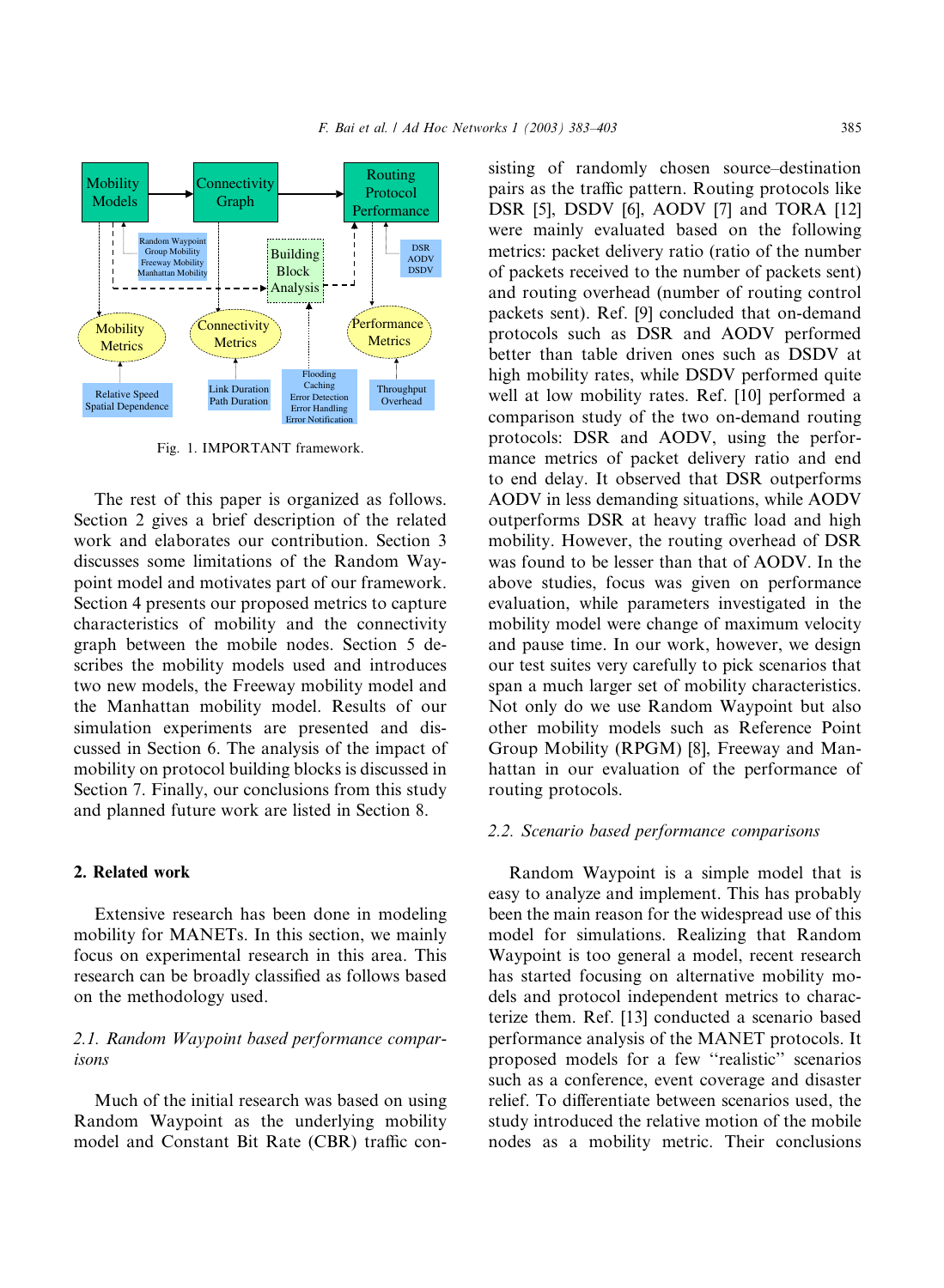about the performance of proactive and reactive protocols were similar to [9]. Ref. [11] used a mobility model in which each node computes its next position based on a probability distribution. This model does not allow significant changes in direction between successive instants. It concluded that proactive protocols perform better than reactive ones in terms of packet delivery ratio and end-to-end delay. However, reactive protocols were seen to incur a lower routing overhead. Ref. [8] introduced the RPGM model, which is one of the mobility models used in this study. Rate of link changes was used to characterize a few group mobility patterns as well as Random Waypoint. It observed that the rate of link change for Random Waypoint was higher than that for RPGM. From experiments, it observed that protocols like AODV, DSDV and HSR [14] perform worse with Random Waypoint than with RPGM. Thus, it concluded that mobility models do matter and it is not sufficient to simulate protocols with only the ''Random Walk'' like models. Ref. [15] proposed a mobility framework that consisted of a Mobility Vector model which can be used to generate ''realistic'' movement patterns used in several varied applications. It proposed the Displacement Measure that is a normalization of the actual distance traveled by the geographic displacement as a metric to evaluate the different movement patterns including those generated by Random Waypoint, Random Walk, RPGM and Mobility Vector models. By experiments, it observed that Random Waypoint and Random Walk produced higher Displacement Measure as compared to the Mobility Vector model. It studied the effect of transmission range on throughput across different mobility models and concluded that as the transmission range is increased, the rate of link changes decreased and the throughput for all protocols increased. However, the link change rate does not seem to vary greatly across the different mobility models. As far as routing overhead was concerned, Mobility Vector was seen to produce a worse overhead than Random Waypoint. Our study is also framework based. However, we do not aim to provide a generic mobility model from which all ''realistic'' mobility patterns can be derived. Rather, our framework aims at systematically

studying the effect of mobility per se on performance of MANET routing protocols. The contributions of our proposed framework are threefold:

- 1. Focus on mobility characteristics such as spatial dependence, geographic restrictions and temporal dependence. Define mobility metrics that capture these characteristics. Choose mobility models that span the metric space and use them to evaluate the performance of routing protocols.
- 2. Define connectivity graph metrics. Study the interaction of mobility metrics and connectivity graph metrics and its effect on protocol performance.
- 3. Analyze the reasons for the differences in protocol performance as a ''whole'' by investigating the effect of mobility on ''parts'' that build the protocol.

#### 3. Limitations of Random Waypoint

Random Waypoint model was introduced in [9] and is among the most commonly used mobility models in the MANET research community. In this model, at every instant, each mobile node chooses a random destination and moves towards it with a speed uniformly distributed in  $[0, V_{\text{max}}]$ , where  $V_{\text{max}}$  is the maximum allowable speed for a node. After reaching the destination, the node stops for a duration defined by the ''pause time'' parameter. After this duration, it again chooses a random destination and repeats the whole process again until the simulation ends.

The Random Waypoint model is widely accepted mainly due to its simplicity of implementation and analysis. However, we observe that the basic Random Waypoint model as used in most of the simulations is insufficient to capture the following mobility characteristics:

1. Temporal dependency: Due to physical constraints of the mobile entity itself, the velocity of mobile node will change continuously and gently instead of abruptly, i.e. the current velocity is dependent on the previous velocity. However, intuitively, the velocities at two different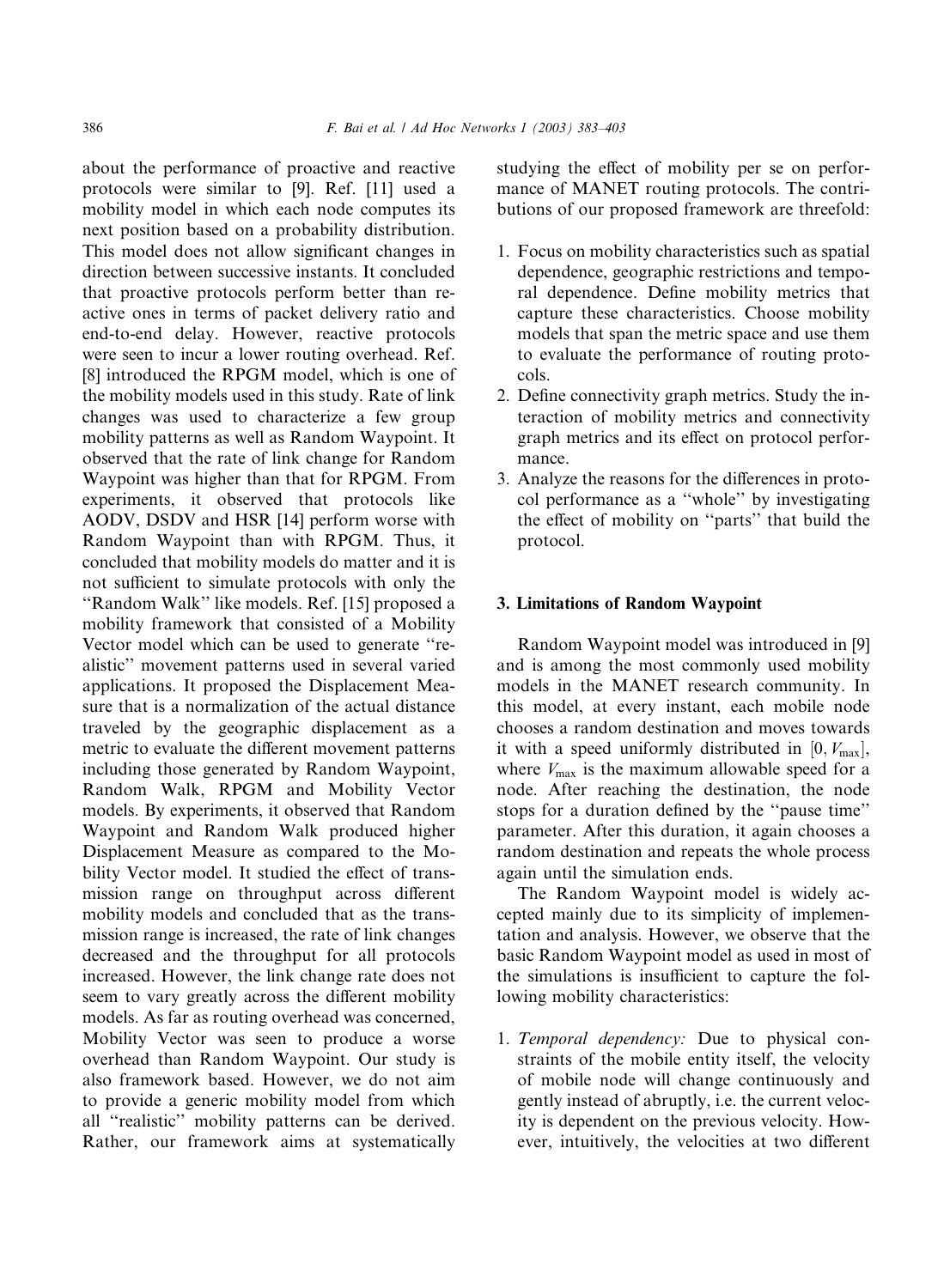time slots are independent in the Random Waypoint model.

- 2. Spatial dependency: The movement pattern of a mobile node may be influenced by and correlated with nodes in its neighborhood. In Random Waypoint, each mobile node moves independently of others.
- 3. Geographic restrictions: In many cases, the movement of a mobile node may be restricted along the street or a freeway. A geographic map may define these boundaries.

In our study, we focus on the above-mentioned characteristics. In the next section, we formally define metrics to capture some of these characteristics.

## 4. Metrics

To quantitatively and qualitatively analyze the impact of mobility on routing protocol performance, we make use of several protocol independent metrics and protocol performance metrics. The protocol independent metrics attempt to extract the characteristics of mobility and the connectivity graph between the mobile nodes. These metrics are then used to explain the impact of mobility on the protocol performance metrics. Those metrics can be broadly classified as

- 1. Mobility metrics.
- 2. Connectivity graph metrics.
- 3. Protocol performance metrics.

#### 4.1. Terminology

Before formally defining the metrics, we introduce some basic terminology that will be used later in the paper:

- 1.  $\overrightarrow{V}_i(t)$ : velocity vector of node *i* at time *t*.
- 1.  $V_i(t)$ : velocity vector of node *i* at time *t*.<br>2.  $|\overrightarrow{V_i}(t)|$ : speed of node *i* at time *t*.
- 3.  $\theta_i(t)$ : angle made by  $\overrightarrow{V}_i(t)$  at time t with the Xaxis.
- 4.  $\overrightarrow{a_i}(t)$ : acceleration vector of node *i* at time *t*.
- 5.  $x_i(t)$ : X co-ordinate of node i at time t.
- 6.  $y_i(t)$ : *Y* co-ordinate of node *i* at time *t*.
- 7.  $D_{i,j}(t)$ : Euclidean distance between nodes i and  $j$  at time  $t$ .
- 8.  $RD(\vec{a}(t), \vec{b}(t))$ : relative direction (RD) (or cosine of the angle) between the two vectors  $\vec{a}(t), \vec{b}(t')$  is given by  $\frac{\vec{a}(t) \cdot \vec{b}(t')}{|\vec{a}(t)| \cdot |\vec{b}(t')|}$ .
- 9. SR $(\vec{a}(t), \vec{b}(t'))$ : speed ratio (SR) between the two vectors  $\vec{a}(t)$ ,  $\vec{b}(t')$  is given by  $\frac{\min |\vec{a}(t)|, |\vec{b}(t')|}{\max |\vec{a}(t)|, |\vec{b}(t')|}$  $\frac{\min |a(t)|, |b(t)|}{\max |\vec{a}(t)|, |\vec{b}(t')|}.$
- 10. R: transmission range of a mobile node.
- 11. N: number of mobile nodes.
- 12.  $T$ : simulation time.
- 13. random $($ ): returns a value uniformly distributed in the interval  $[-1, 1]$ .
- 4.2. Mobility metrics

We propose these metrics to differentiate the various mobility patterns used in our study. The basis of differentiation is the extent to which a given mobility pattern captures the characteristics of spatial dependence, temporal dependence and geographic restrictions. In addition to these metrics, we also use the relative speed metric that differentiates mobility patterns based on relative motion. This metric was proposed in [13].

1. Degree of spatial dependence: It is a measure of the extent of similarity of the velocities of two nodes that are not too far apart. Formally,

$$
D_{\text{spatial}}(i, j, t) = \text{RD}(\overrightarrow{v_i}(t), \overrightarrow{v_j}(t))
$$

$$
+ \text{SR}(\overrightarrow{v_i}(t), \overrightarrow{v_j}(t)).
$$

The value of  $D_{\text{spatial}}(i, j, t)$  is high when the nodes  $i$  and  $j$  travel in more or less the same direction and at almost similar speeds. However,  $D_{\text{spatial}}(i, j, t)$  decreases if the relative direction or the speed ratio decreases.

As it is rare for a node's motion to be spatially dependent on a far off node, we add the condition that

$$
D_{i,j}(t) > c_1 * R \quad \Rightarrow \quad D_{\text{spatial}}(i,j,t) = 0,
$$

where  $c_1 > 0$  is a constant which will be determined during our experiments in 6.

Average degree of spatial dependence: It is the value of  $D_{\text{spatial}}(i, j, t)$  averaged over node pairs and time instants satisfying certain condition. Formally,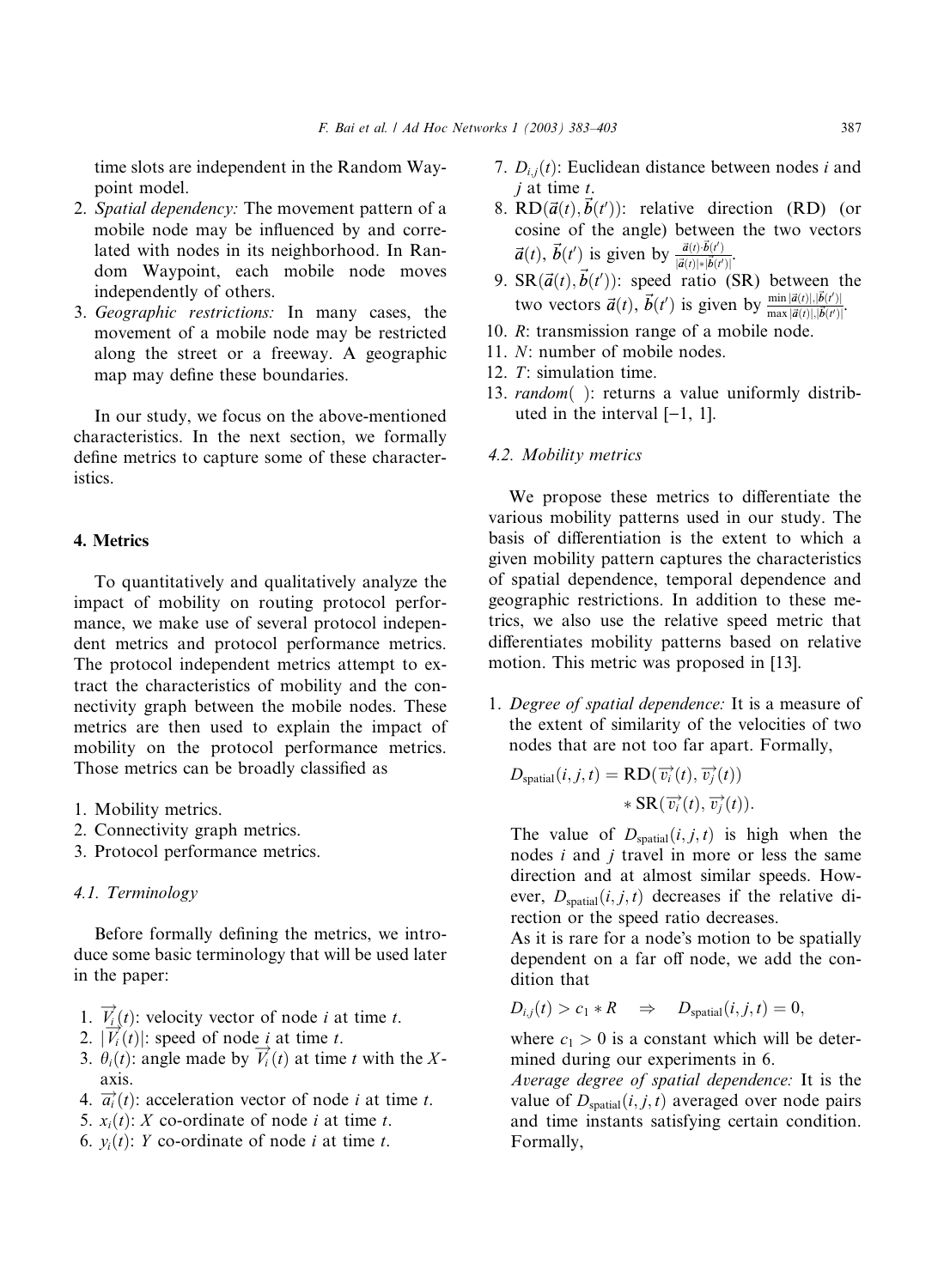$$
\overline{D}_{\text{spatial}} = \frac{\sum_{t=1}^{T} \sum_{i=1}^{N} \sum_{j=i+1}^{N} D_{\text{spatial}}(i, j, t)}{P},
$$

where P is the number of tuples  $(i, j, t)$  such that  $D_{\text{spatial}}(i, j, t) \neq 0$ . Thus, if mobile nodes move independently of one another, then the mobility pattern is expected to have a smaller value for  $\overline{D}_{\text{spatial}}$ . On the other hand, if the node movement is co-ordinated by a central entity, or influenced by nodes in its neighborhood, such that they move in similar directions and at similar speeds, then the mobility pattern is expected to have a higher value for  $\overline{D}_{\text{spatial}}$ .

2. Degree of temporal dependence: It is a measure of the extent of similarity of the velocities of a node at two time slots that are not too far apart. It is a function of the acceleration of the mobile node and the geographic restrictions. Formally,

$$
D_{\text{temporal}}(i, t, t') = \text{RD}(\overrightarrow{v_i}(t), \overrightarrow{v_i}(t')) \ast \text{SR}(\overrightarrow{v_i}(t), \overrightarrow{v_i}(t')).
$$

The value of  $D_{temporal}(i, t, t')$  is high when the node travels in more or less the same direction and almost at the same speed over a certain time interval that can be defined. However,  $D_{\text{temporal}}(i, t, t')$  decreases if the relative direction or the speed ratio decreases.

Arguing in a way similar to that for  $D_{\text{spatial}}(i, j, t)$ , we have the following condition

$$
|t - t'| > c_2 \quad \Rightarrow \quad D_{\text{temporal}}(i, t, t') = 0,
$$

where  $c_2 > 0$  is a constant which will be determined during our experiments in Section 6.

Average degree of temporal dependence: It is the value of  $D_{temporal}(i, t, t')$  averaged over nodes and time instants satisfying certain condition. Formally,

$$
\overline{D}_{\text{temporal}} = \frac{\sum_{i=1}^{N} \sum_{t=1}^{T} \sum_{t'=1}^{T} D_{\text{temporal}}(i, t, t')}{P},
$$

where P is the number of tuples  $(i, t, t')$  such that  $D_{temporal}(i, t, t') \neq 0$  Thus, if the current velocity of a node is completely independent of its velocity at some previous time step, then the mobility pattern is expected to have a smaller value for  $\overline{D}_{\text{temporal}}$ . However, if the current velocity is strongly dependent on the velocity at some previous time step, then the mobility pattern is expected to have a higher value for  $D_{\text{temporal}}$ .

3. Relative speed  $(RS)$ : We use the standard definition from physics, i.e.

$$
RS(i, j, t) = |\overrightarrow{V_i}(t) - \overrightarrow{V_j(t)}|.
$$

As in the case of  $D_{\text{spatial}}(i, j, t)$ , we add the following condition:

$$
D_{i,j}(t) > c_3 * R \quad \Rightarrow \quad \mathbf{RS}(i,j,t) = 0,
$$

where  $c_3 > 0$  is a constant which will be determined during our experiments in 6.

Average relative speed: It is the value of  $RS(i, j, t)$  averaged over node pairs and time instants satisfying certain condition. Formally,

$$
\overline{\text{RS}} = \frac{\sum_{i=1}^{N} \sum_{j=1}^{N} \sum_{t=1}^{T} \text{RS}(i, j, t)}{P},
$$

where P is the number of tuples  $(i, j, t)$  such that  $RS(i, j, t) \neq 0.$ 

4. Geographic restrictions: For this metric, we developed the notion of degree of freedom of points on a map. Degree of freedom of a point is the number of directions a node can go after reaching that point, but currently we do not have a good way of quantitatively aggregating this definition for the whole map. Thus, we do not quantitatively define the geographic restrictions, but we qualitatively include it in our study as will be seen in Section 5.

#### 4.3. Connectivity graph metrics

Since routing protocol performance is in general affected by the network topology dynamics, we feel that it is useful to have metrics to analyze the effect of mobility on the connectivity graph between the mobile nodes. The connectivity graph metrics aim to study this effect. These metrics might also help in relating mobility metrics with protocol performance, which will be shown in Section 6.

The connectivity graph is the graph  $G = (V, E)$ , such that  $|V| = N$  and at time t, a link  $(i, j) \in E$  iff  $D_{i,j}(t) \le R$ . Let  $X(i, j, t)$  be an indicator random variable which has a value 1 iff there is a link between nodes *i* and *j* at time *t*.  $X(i, j) = \max_{i=1}^{T}$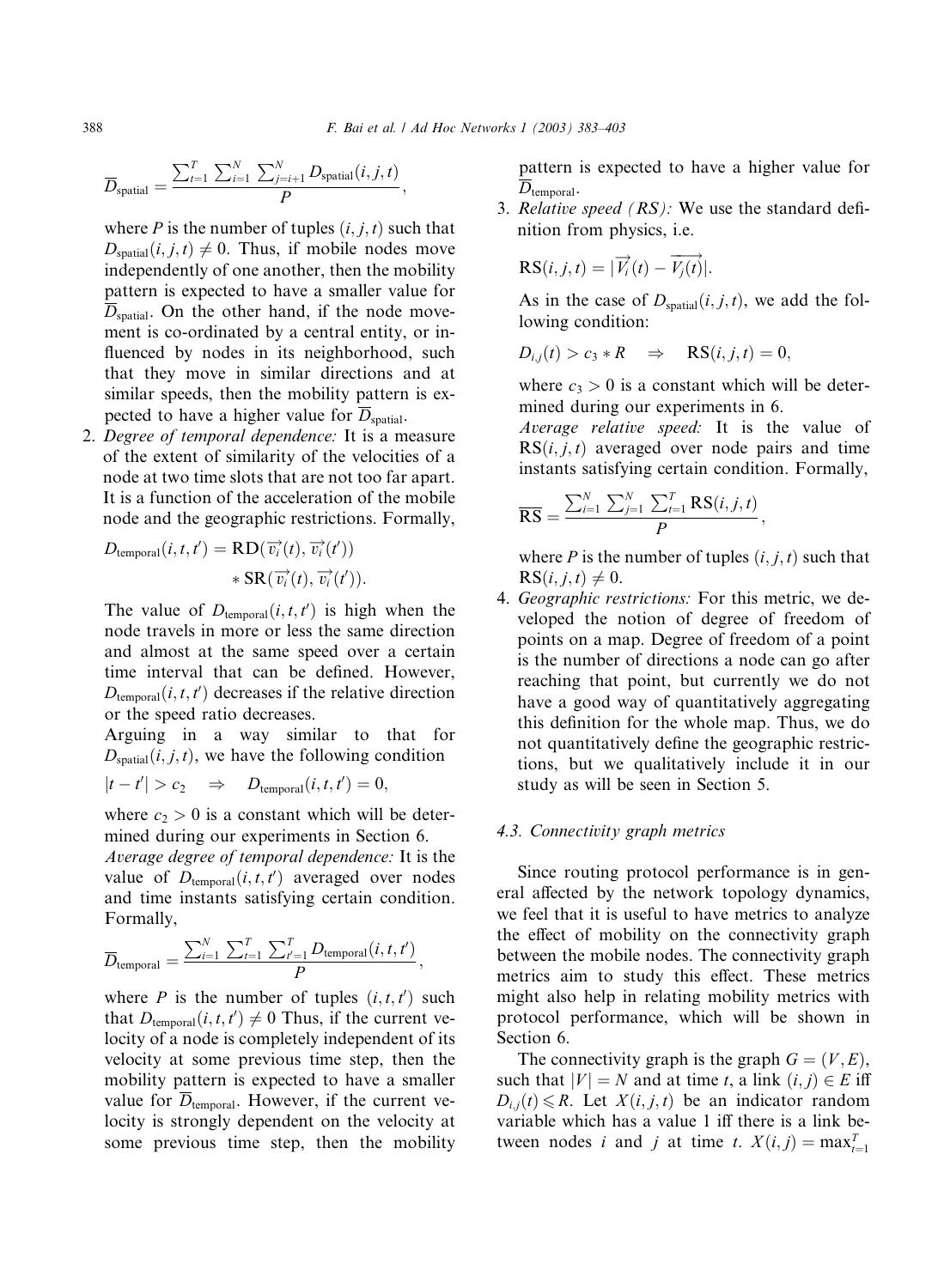$X(i, j, t)$  be an indicator random variable which is 1 if a link existed between nodes  $i$  and  $j$  at any time during the simulation, 0 otherwise.

1. Number of link changes: Number of link changes for a pair of nodes  $i$  and  $j$  is the number of times the link between them transitions from "down" to "up". Formally,

$$
\mathsf{LC}(i,j) = \sum_{t=1}^{T} C(i,j,t),
$$

where  $C(i, j, t)$  is an indicator random variable such that  $C(i, j, t) = 1$  iff  $X(i, j, t - 1) = 0$  and  $X(i, j, t) = 1$  i.e. if the link between nodes i and j is down at time  $t - 1$ , but comes up at time t. Average number of link changes: It is the value of  $LC(i, j)$  averaged over node pairs satisfying certain condition. Formally,

$$
\overline{\text{LC}} = \frac{\sum_{i=1}^{N} \sum_{j=i+1}^{N} \text{LC}(i,j)}{P},
$$

where  $P$  is the number of pairs  $i, j$  such that  $X(i, j) \neq 0.$ 

2. Link duration: For two nodes i and j, at time  $t_1$ , duration of the link  $(i, j)$  is the length of the longest time interval  $[t_1, t_2]$  during which the two nodes are within the transmission range of each other. Moreover these two nodes are not within the transmission range at time  $t_1 - \epsilon$  and time  $t_2 + \epsilon$  for  $\epsilon > 0$ . Formally,

 $LD(i, j, t_1) = t_2 - t_1$ 

iff  $\forall t \quad t_1 \leq t \leq t_2, \quad \epsilon > 0 : X(i, j, t) = 1$  and  $X(i, j, t_1 - \epsilon) = 0$  and  $X(i, j, t_2 + \epsilon) = 0$ . Otherwise,  $LD(i, j, t_1) = 0$ .

Average link duration: It is the value of  $LD(i, j)$ averaged over all existing links for node pairs satisfying certain condition. Formally,

$$
\overline{\text{LD}} = \frac{\sum_{i_1=0}^{T} \sum_{i=1}^{N} \sum_{j=i+1}^{N} \text{LD}(i, j, t_1)}{P},
$$

where P is the number of tuples  $(i, j, t_1)$  such that  $LD(i, j, t_1) \neq 0$ .

3. Path duration: For a path  $P = \{n_1, n_2, \ldots n_k\},\$ consisting of  $k$  nodes, at time  $t_1$ , path duration is the length of the longest time interval  $[t_1, t_2]$ , during which each of the  $k - 1$  links between the nodes exist. Moreover, at time  $t_1 - \epsilon$  and

time  $t_2 + \epsilon$ ,  $\epsilon > 0$ , at least one of the k links does not exist. Thus, path duration is limited by the duration of the links along its path. Specifically, at time  $t_1$ , path duration is the minimum of the durations of the  $k-1$  links  $(n_1, n_2), (n_2, n_3), \ldots$  $(n_{k-1}, n_k)$  at time  $t_1$ . Formally,

$$
PD(n_1, n_k, t_1) = \min_{1 \leq z \leq k-1} LD(n_z, n_{z+1}, t_1),
$$

that is,  $PD(n_1, n_k, t_1)$  is the shortest path duration between node  $n_1$  and node  $n_k$  at time  $t_1$ . Average path duration: It is the value of

 $PD(n_1, n_k, t_1)$  averaged over all existing paths for node pairs satisfying certain condition. Formally,

$$
\overline{\text{PD}} = \frac{\sum_{t_1=0}^{T} \sum_{n_1=1}^{N} \sum_{n_k=n_1+1}^{N} \text{PD}(n_1, n_k, t_1)}{P},
$$

where P is the number of tuples  $(n_1, n_k, t_1)$  such that  $PD(n_1, n_k, t_1) \neq 0$ .

4. Path availability: It is the fraction of time during which a path is available between two nodes  $i$  and  $j$ . The node pairs of interest are the ones that have communication traffic between them. Formally,

$$
\text{PA}(i,j) = \begin{cases} \frac{\sum_{i=\text{start}(i,j)}^{T} A(i,j,t)}{T - \text{start}(i,j)} & \text{if } T - \text{start}(i,j) > 0, \\ 0 & \text{otherwise,} \end{cases} \tag{1}
$$

where  $A(i, j, t)$  is an indicator random variable which has a value 1 if a path is available from node *i* to node *j* at time *t*, and has a value 0 otherwise. start $(i, j)$  is the time at which the communication traffic between nodes  $i$  and  $j$ starts.

Average path availability: It is the value of  $PA(i, j)$  averaged over node pairs satisfying certain condition. Formally,

$$
\overline{PA} = \frac{\sum_{i=1}^{N} \sum_{j=i+1}^{N} PA(i,j)}{P},
$$

where  $P$  is the number of pairs  $i, j$  such that  $T - start(i, j) > 0.$ 

## 4.4. Protocol performance metrics

We evaluate the performance of the MANET routing protocols using the metrics of throughput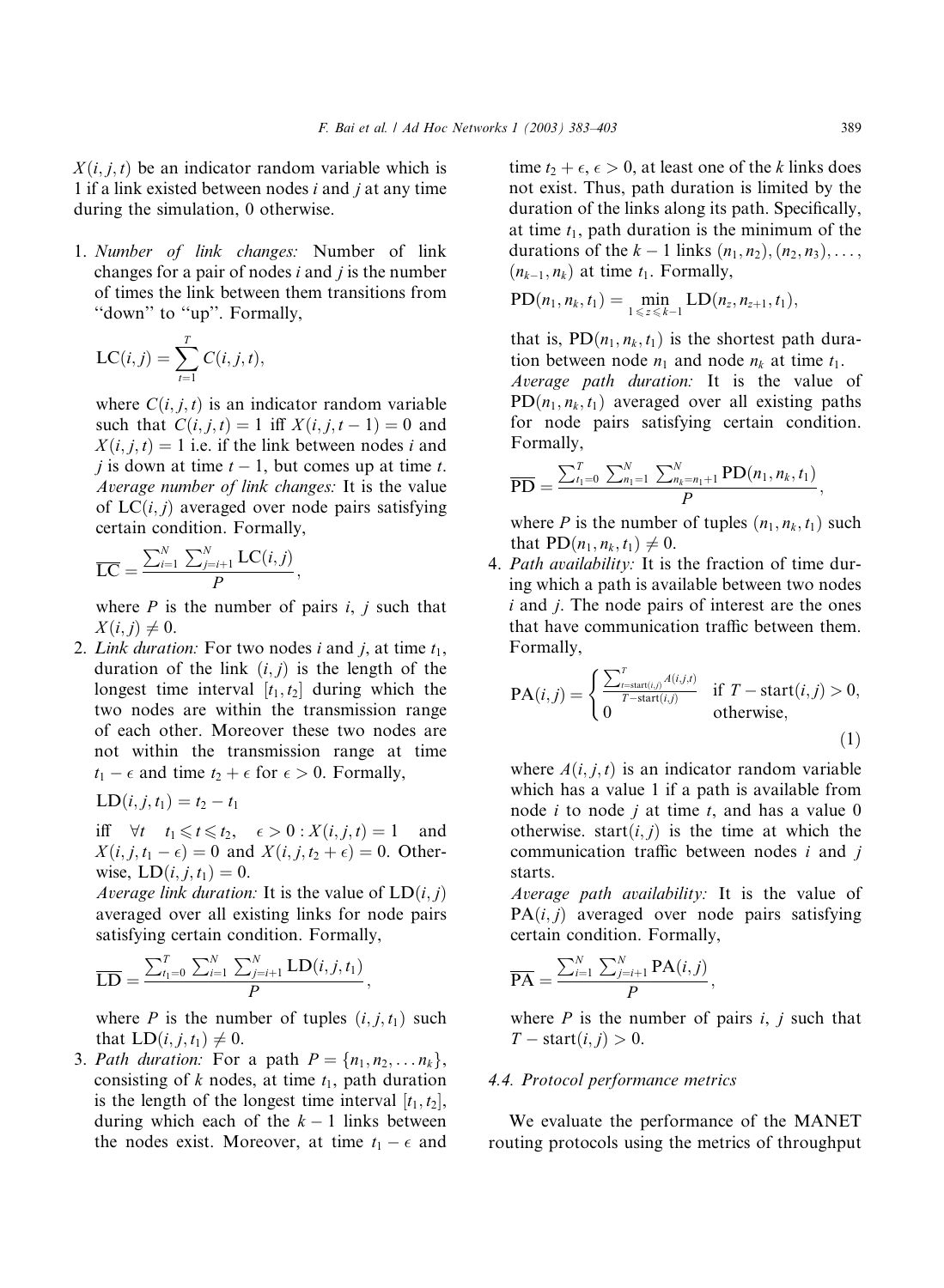(ratio of the number of packets delivered to the number of packets sent) and routing overhead (number of routing control packets sent) as done in several previous studies in this area of research.

#### 5. Mobility models

As mentioned in Section 1, Random Waypoint does not seem to capture the mobility characteristics of spatial dependence, temporal dependence and geographic restrictions. In the previous section, we defined mobility metrics that either qualitatively or quantitatively define these characteristics. To thoroughly study the effect of mobility on MANET protocol performance, we seek to evaluate the protocols over a rich set of mobility models that span the design space of the mobility metrics. Thus, apart from Random Waypoint, we use the following mobility models:

- 1. RPGM model
- 2. Freeway mobility model
- 3. Manhattan mobility model

Each of the above models has certain characteristics that are different from Random Waypoint, which will be shown by our metrics and simulations.

1. RPGM model: Ref. [8] introduced this model. Here, each group has a logical center (group leader) that determines the group's motion behavior. Initially, each member of the group is uniformly distributed in the neighborhood of the group leader. Subsequently, at each instant, every node has a speed and direction that is derived by randomly deviating from that of the group leader.

Applications: Group mobility can be used in military battlefield communications where the commander and soldiers form a logical group. More applications are mentioned in [8].

Important characteristics: Each node deviates its velocity (both speed and direction) randomly from that of the leader. The movement in group mobility can be characterized as follows:

(a)  $|\vec{V}_{\text{member}}(t)| = |\vec{V}_{\text{leader}}(t)| + \text{random}$  +  $\text{SDR}$  max speed

(b) 
$$
\theta_{\text{member}}(t) = \theta_{\text{leader}}(t) + \text{random}( ) * \text{ADR} * \text{max\_angle}
$$

where  $0 \leqslant SDR$ , ADR  $\leqslant$  1. SDR is the speed deviation ratio and ADR is the angle deviation ratio. SDR and ADR are used to control the deviation of the velocity (magnitude and direction) of group members from that of the leader. max\_speed and max\_angle are used to specify the maximum deviation a group member can take. In our simulation, we set maximum speed for the group leader as the  $max$  speed and set  $180^{\circ}$  as the max angle. Since the group leader mainly decides the mobility of group members, group mobility pattern is expected to have high spatial dependence for small values of SDR and ADR.

2. Freeway mobility model: We propose this new model to emulate the motion behavior of mobile nodes on a freeway. The freeway map used in our study is shown in Fig. 2(a).

Applications: It can be used in exchanging traffic status or tracking a vehicle on a freeway.



Fig. 2. Maps used in Freeway and Manhattan model. (a) Freeway map and (b) Manhattan map.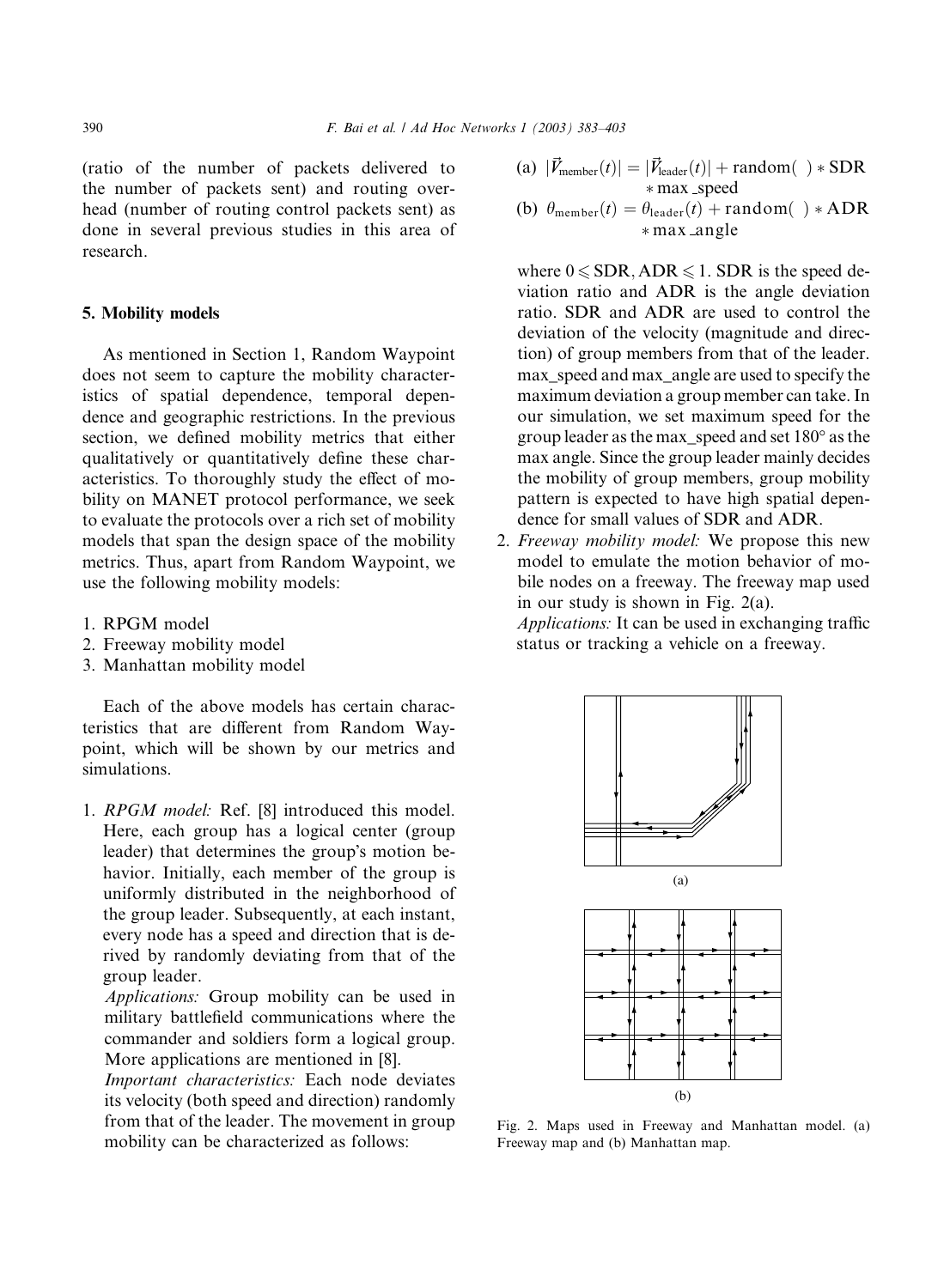Important characteristics: In this model we use maps. There are several freeways on the map and each freeway has lanes in both directions. The differences between Random Waypoint and Freeway are the following:

- (a) Each mobile node is restricted to its lane on the freeway.
- (b) The velocity of mobile node is temporally dependent on its previous velocity.
- (c) If two mobile nodes on the same freeway lane are within the safety distance (SD), the velocity of the following node cannot exceed the velocity of preceding node.

The inter-node and intra-node relationships involved are:

- (a)  $|\overrightarrow{V}_i(t+1)| = |\overrightarrow{V}_i(t)| + \text{random}(\ ) * |\overrightarrow{a_i}(t)|$
- (b)  $\forall i, \forall j, \forall t \ D_{i,j}(t) \leq \text{SD} \Rightarrow |\overrightarrow{V_i}(t)| \leq |\overrightarrow{V_j}(t)|$ , if j is ahead of  $i$  in its lane.

Due to the above relationships, the Freeway mobility pattern is expected to have spatial dependence and high temporal dependence. It also imposes strict geographic restrictions on the node movement by not allowing a node to change its lane.

3. Manhattan mobility model: We introduce the Manhattan model to emulate the movement pattern of mobile nodes on streets defined by maps. The Manhattan map used in our study is shown in Fig. 2(b).

Applications: It can be useful in modeling movement in an urban area where a pervasive computing service between portable devices is provided.

Important characteristics: Maps are used in this model too. The map is composed of a number of horizontal and vertical streets. Each street has two lanes for each direction (north and south direction for vertical streets, east and west for horizontal streets). The mobile node is allowed to move along the grid of horizontal and vertical streets on the map. At an intersection of a horizontal and a vertical street, the mobile node can turn left, right or go straight. This choice is probabilistic: the probability of moving on the same street is 0.5, the probability of turning left is 0.25 and the probability of turning right is 0.25.

The velocity of a mobile node at a time slot is dependent on its velocity at the previous time slot. Also, a node's velocity is restricted by the velocity of the node preceding it on the same lane of the street. The inter-node and intranode relationships involved are the same as in the Freeway model.

Thus, the Manhattan mobility model is also expected to have high spatial dependence and high temporal dependence. It too imposes geographic restrictions on node mobility. However, it differs from the Freeway model in giving a node some freedom to change its direction.

Most of the mobility models mentioned above are parameterized. E.g. SDR and ADR are some of the parameters used in RPGM, while maps are important parameters in the Freeway and Manhattan models. Although we did not quantitatively define geographic restrictions in Section 4, we qualitatively include them in our study by using the Freeway and Manhattan models. Using a parameterized approach, we aim to get a good coverage of the design space of the proposed mobility metrics by producing a rich set of mobility patterns that can be used as a ''test-suite'' for further research.

## 6. Experiments

As a first step, we wanted to validate if our proposed metrics differentiate the mobility models. Once this was done, we focused on answering the following questions: Whether mobility affects protocol performance?, if yes, we attempt to answer the questions Why? and How? mentioned in Section 1.

## 6.1. Validating the mobility metrics

Our mobility scenario generator produced the different mobility patterns following the RPGM, Freeway and Manhattan models according to the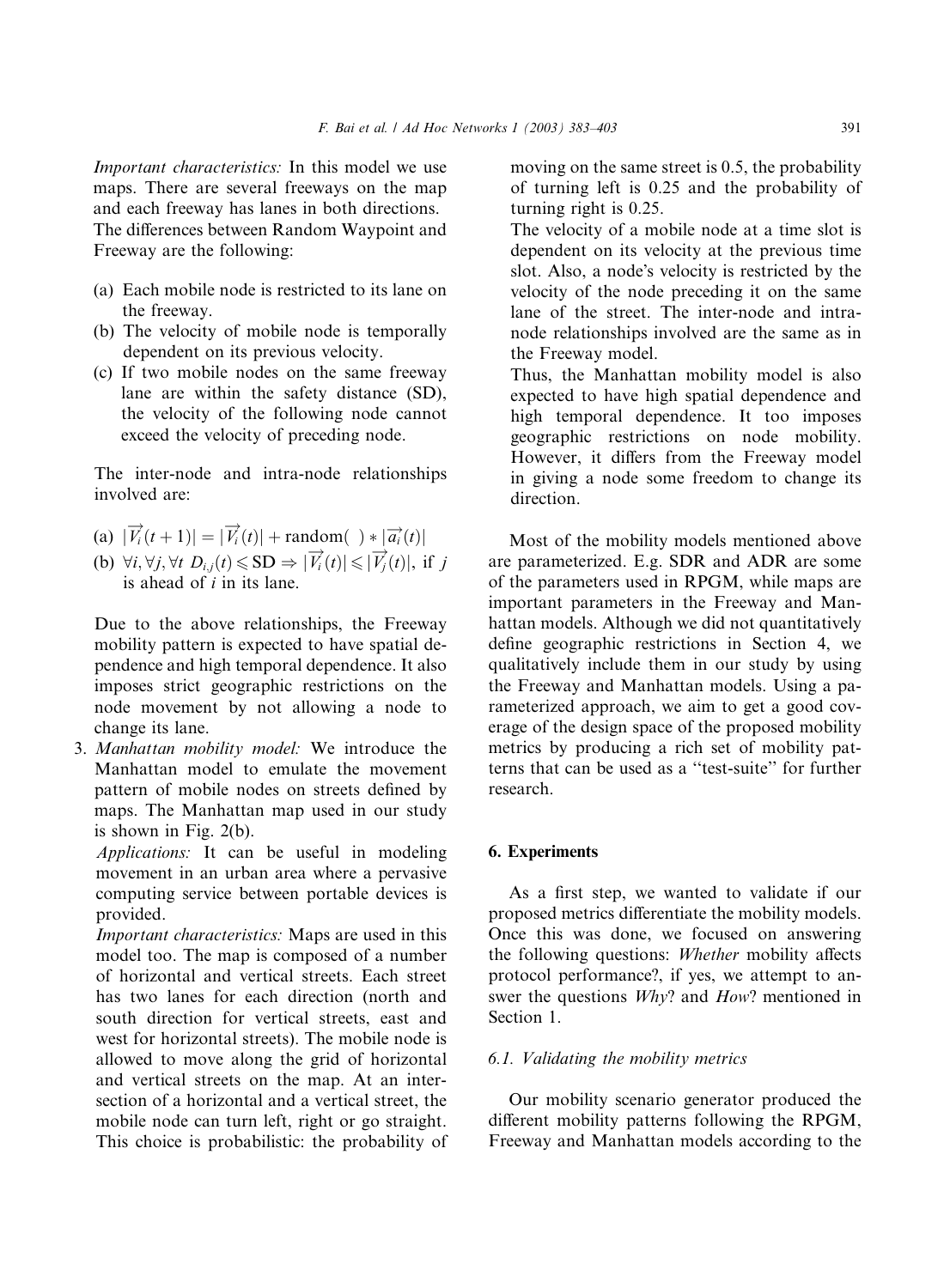format required by ns-2. In all these patterns, 40 mobile nodes moved in an area of  $1000 \text{ m} \times 1000 \text{ m}$ for a period of 900 s. Random Waypoint mobility pattern was generated using the setdest tool which is a part of the ns-2 distribution. For RPGM, we used two different mobility scenarios: single group of 40 nodes and four groups of 10 nodes each moving independently of each other and in an overlapping fashion. Both speed deviation ratio (SDR) and angle deviation ratio (ADR) were set to 0.1. For the Freeway and Manhattan models, the nodes were placed on the freeway lanes or local streets randomly in both directions initially. Their movement was controlled as per the specifications of the models. If a node moves beyond the boundary of the area it is re-inserted at the beginning position in a randomly chosen lane in the area. The maximum speed  $V_{\text{max}}$  was set to 1, 5, 10, 20, 30, 40, 50 and 60 m/s to generate different movement patterns for the same mobility model. On evaluating these patterns with our mobility metrics, we observed that some of the metrics were able to differentiate between the mobility patterns based on the characteristics we focused on, while the others failed.

Average relative speed ( $\overline{RS}$ ): We experimented with different values of the constant  $c_3$  mentioned in Section 4. For the value of  $c_3 = 2$ ,  $\overline{RS}$  could differentiate between the different mobility patterns very clearly. As seen in Fig. 3,  $\overline{RS}$  has the lowest value for RPGM (single group and multiple group mobility) as the nodes move together in a co-ordinated fashion with little deviation, while it has a medium value for Random Waypoint. Its value for the Freeway and Manhattan mobility patterns is the highest and almost twice that for Random Waypoint. This high value is because of the movement in opposite direction for both Freeway and Manhattan mobility patterns.

Average degree of spatial dependence  $(\overline{D}_{\text{spatial}})$ : We experimented with different values of the constant  $c_1$  mentioned in Section 4. For the value of  $c_1 = 2$ ,  $\overline{D}_{\text{spatial}}$  could differentiate between the different mobility patterns very clearly. As seen in Fig. 4,  $\overline{D}_{\text{spatial}}$  has a higher value for single group mobility (around 0.5) than that of multiple group mobility (about 0.35). However, for the Random Waypoint, Manhattan and Freeway, its value is almost 0. Intuitively, in RPGM, the group leader controls the movement of the mobile node and thus the mobility pattern has a high spatial dependence. Initially, we expected the Freeway and Manhattan mobility patterns to have a high spatial dependence as a node's movement is influenced by nodes before it in the lane. Due to the use of lanes in opposite directions in the map, the positive degree of spatial dependence of a node with nodes in the same direction cancels the negative degree of spatial dependence of the node with nodes traveling in the opposite direction.

Average degree of temporal dependence  $(\overline{D}_{temporal})$ : This metric could not differentiate be-



Fig. 3. Average relative speed.



Fig. 4. Average degree of spatial dependence.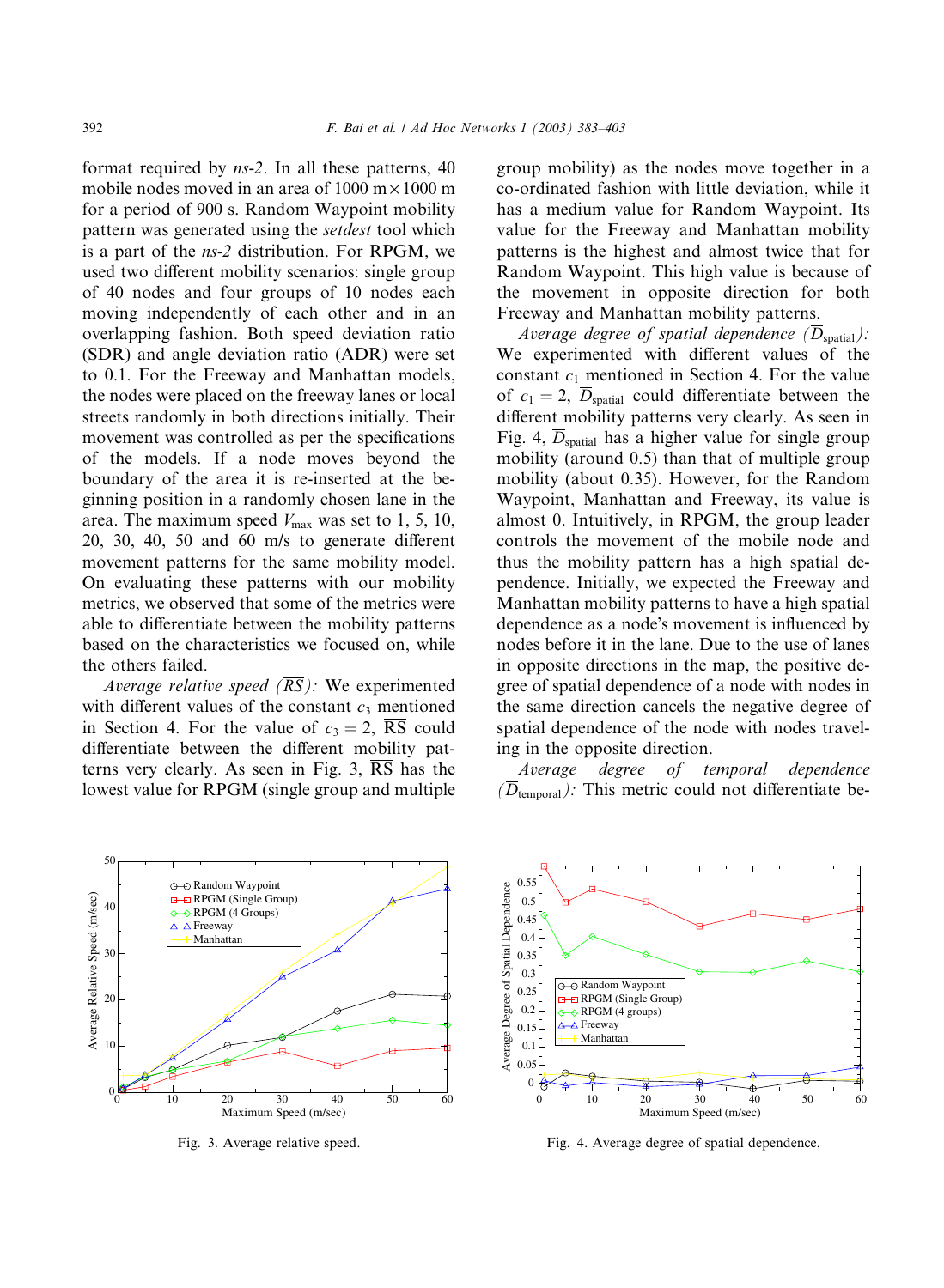tween the various mobility patterns used in our study. The usefulness of this metric is still under investigation.

In summary,  $\overline{RS}$  and  $\overline{D}_{spatial}$  are found to be useful mobility metrics in our study. Figs. 3 and 4 show that for each of these metrics, we had scenarios with relatively low values, medium values and relatively high values. Similarly, for geographic restrictions, the Freeway does not allow a node to change directions as freely as the Manhattan model. So, we believe that our "test-suite" has given a reasonably good coverage of the mobility metric space.

## 6.2. Validating the connectivity graph metrics

To study the effect of mobility on the connectivity graph, we evaluated the connectivity graphs resulting from the mobility patterns used in Section 6.1. We had the following observations about the connectivity graph metrics:

Average link duration  $(\overline{LD})$ : As seen in Fig. 5,  $\overline{LD}$  has a higher value for single group and multiple groups than Random Waypoint. For the Freeway and Manhattan its value is similar to Random Waypoint or even worse. Since nodes in a group move at velocities that are deviated by a small fraction from the group leader, an already existing link between two nodes is expected to have a higher duration. The low value for the Freeway and Manhattan may be because of the opposite direction of motion and high relative speeds.

Average path duration ( $\overline{PD}$ ): The path duration is counted as the interval between the time when the path is set up and the time when the path is broken. However, there can be potentially exponential paths between any specific source–destination pair. Analyzing the duration of all these paths might not be feasible. As a reasonable approximation, we define the path duration as the duration of the shortest path. The shortest path between the source and the destination is computed by the Breadth First Search (BFS) algorithm [19]. Similar to  $\overline{LD}$ , as shown in Fig. 6, RPGM (single group and multiple groups) has a higher  $\overline{PD}$  value than Random Waypoint. The  $\overline{PD}$  values for Manhattan and Freeway are similar to or slightly lower than Random Waypoint. Since each path is composed of several links, it is likely that the behavior of path duration will be determined by the behavior of link duration.

Average number of link changes  $(\overline{LC})$ . This metric was not able to differentiate between the several mobility patterns used in our study.

Average path availability  $(\overline{PA})$ : We use the BFS algorithm [19] on the snapshots of the network to calculate whether a path between a specific source– destination pair exists. For RPGM (single group), RPGM (mutiple group), Random Waypoint, Freeway and Manhattan models,  $\overline{PA}$  is found to be around 100%, 92%, 97%, 99% and 95% respectively. In most cases, a path is available at least 95% of the time. Thus, the difference across the models was too small to be of any help.



Fig. 5. Average link duration.



Fig. 6. Average path duration.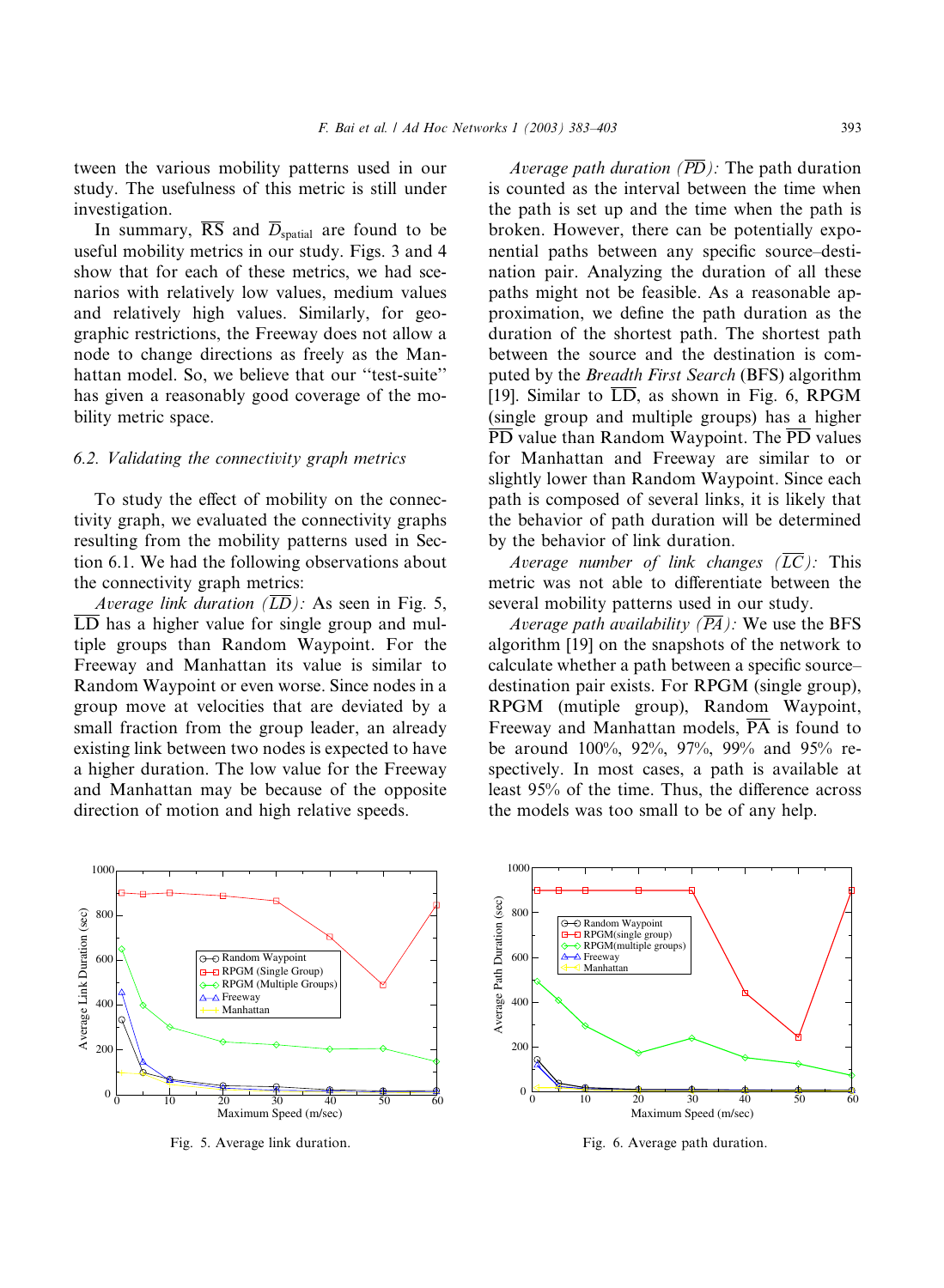In summary,  $\overline{LD}$  and  $\overline{PD}$  are found to be useful metrics to differentiate the connectivity graph arising from the different mobility patterns used in our study.

#### 6.3. Whether mobility affects protocol performance?

To evaluate the effect of mobility on the performance of protocols, we carried out simulations in the network simulator  $(ns-2)$  environment with the CMU Wireless Ad Hoc networking extension. The transmission range of the nodes was 250 m. The mobility patterns used were the same as those used to Section 6.1. The traffic pattern was generated by the cbrgen tool that is part of ns-2 distribution. The traffic consisted of 20 CBR sources and 30 connections. The source–destination pairs were chosen at random. The data rate used was 4 packets/s and the packet size was 64 bytes.

To remove any effects due to randomness of the traffic pattern, we used different random seeds to generate three different traffic patterns having the same number of sources and connections. The results for each model (for a given  $V_{\text{max}}$ ) are averaged over simulation runs using these three different traffic patterns.

We evaluated the performance of DSR, AODV and DSDV across this rich set of mobility models and observed that the mobility models may drastically affect protocol performance. We use DSR as an illustrative example.

DSR shows a difference of almost 40% in throughput from Manhattan to the RPGM (single group) model as seen from Fig. 7(a).

Also, there is an order of magnitude difference in the routing overhead of DSR across the various models as shown by Fig. 7(b). Similar performance differences were observed for other protocols used in our study. We observed that DSR, DSDV and AODV achieve the highest throughput and the least overhead with RPGM and incur high overhead and low throughput with both Freeway and Manhattan models. This is consistent with the observations made in [8] which evaluated the protocols using Random Waypoint and several other group mobility applications. However, we take a step further and attempt to analyze the reason for this performance difference in Section 6.4.



Fig. 7. DSR protocol performance across mobility models. (a) Throughput and (b) routing overhead.

Relative performance of protocols across mobility models: In this part, we investigated the effect of mobility on relative rankings of protocol performance. As shown in Figs.  $8(a)$ ,  $9(a)$ ,  $10(a)$ ,  $11(a)$ , and 12(a), DSR seems to produce the highest throughput in most cases, while AODV seems to outperform DSR (by almost 31%) in the Manhattan model. As seen from Figs. 9(a) and 12(a), the relative ranking of AODV and DSDV in terms of throughput seems to depend on the underlying mobility model.

Also, DSR incurs the least routing overhead in most cases, while DSDV has a lower overhead than DSR in the Freeway and Manhattan models as shown in Figs. 11(b) and 12(b). The relative ranking of DSR and DSDV in terms of routing overhead seems to depend on the underlying mobility model as shown in Figs. 8(b), 9(b), 10(b), 11(b), and 12(b).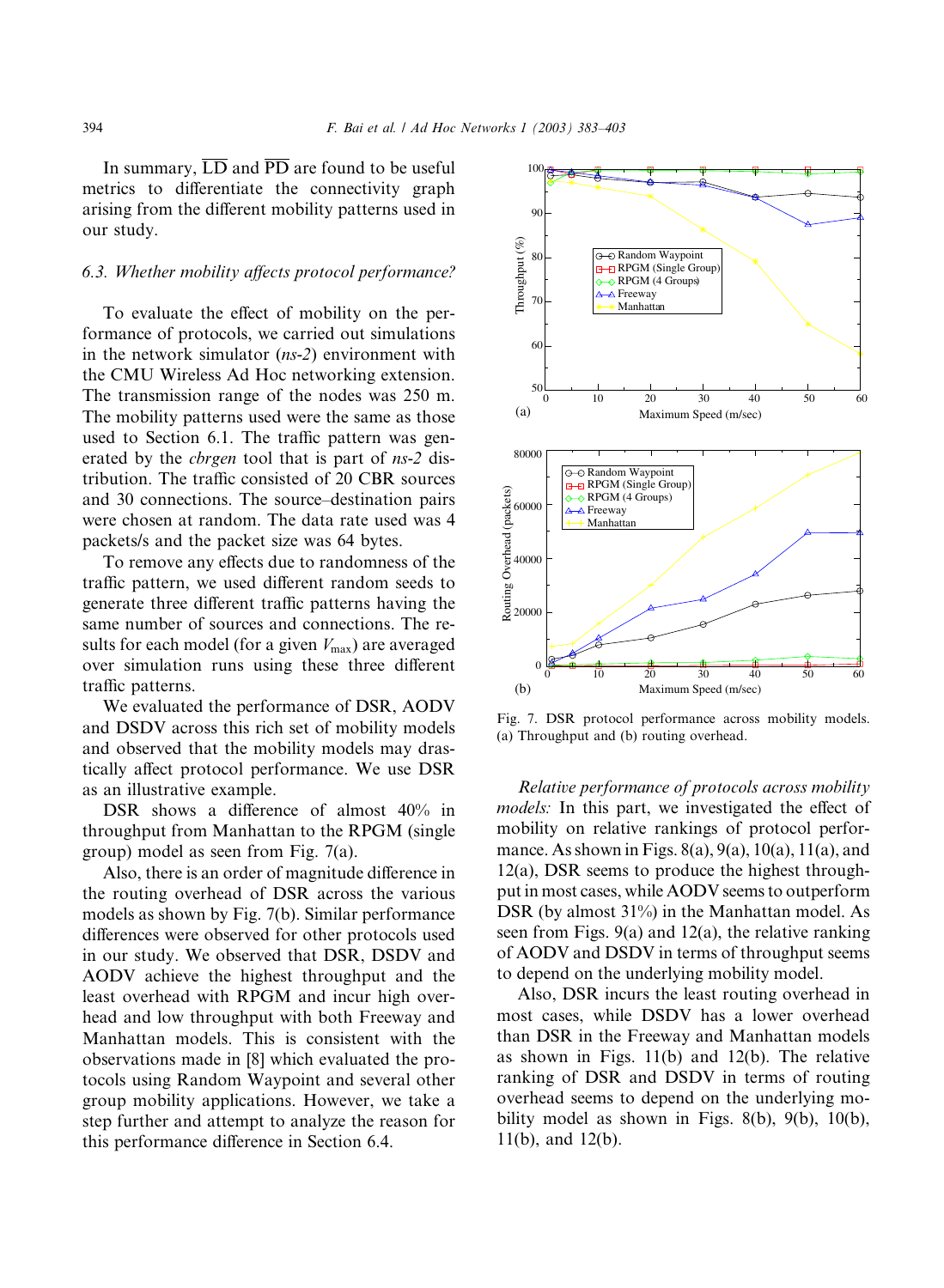

Fig. 8. Protocol performance for Random Waypoint model. Random Waypoint: throughput (a) and routing overhead (b).

Thus, we conclude that relative rankings of protocols may vary with the mobility model used. We also observe that DSDV achieves a higher throughput than AODV (by around 10%) in RPGM. Thus, in general it is not always true that on-demand protocols perform better than table driven ones in terms of throughput. Also, a protocol with the least overhead does not always produce the highest throughput. E.g. in the Freeway model, DSDV seems to have the least throughput and the least overhead.

Although, these results were somewhat expected, the quantitative analysis helped us gain a lot of insight to answer the next question.

## 6.4. Why mobility affects protocol performance?

First, the relationship between the mobility metrics and the performance metrics was unclear.



Fig. 9. Protocol performance for RPGM (single group) model. RPGM (single group): throughput (a) and routing overhead (b).

But after introducing the connectivity graph metrics, we were able to observe a very clear correlation between average degree of spatial dependence, average relative speed, average link duration, average path duration and protocol performance metrics. The mobility pattern influences the connectivity graph which in turn influences the protocol performance. The relationship is identified in Fig. 1.

In general, it was observed that DSR, DSDV and AODV had a higher throughput and lower overhead for the group mobility models than for the Random Waypoint model. At the same time, all the protocols had a higher throughput and lower overhead for Random Waypoint than the Freeway and Manhattan models. One plausible reason for this observation can be as follows: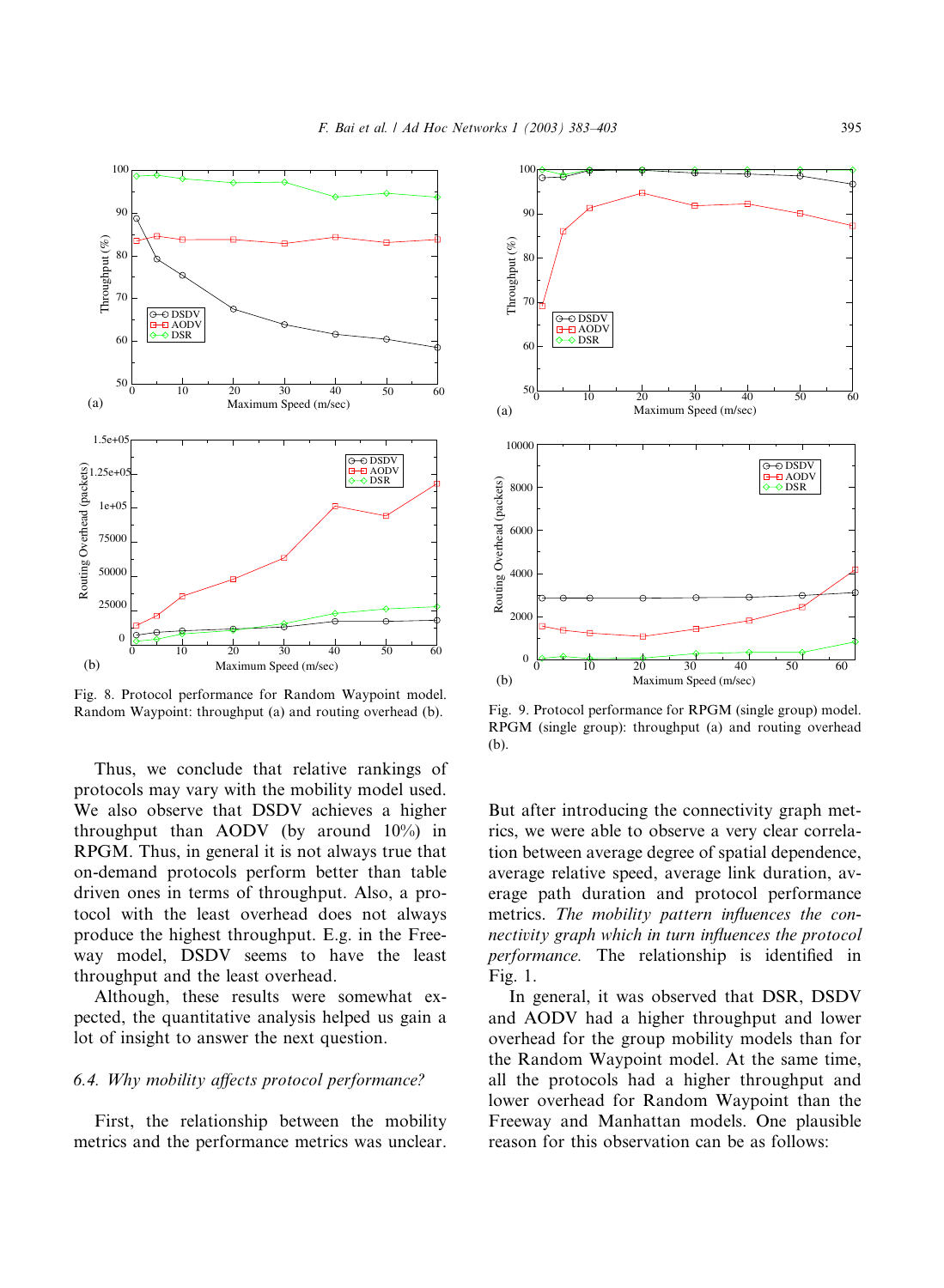

Fig. 10. Protocol performance for RPGM (four groups) model. RPGM (four groups): throughput (a) and routing overhead (b).

- 1. With similar relative speed, between Random Waypoint and RPGM, high degree of spatial dependence (for RPGM) means higher link duration and correspondingly higher path duration, which in turn will result in higher throughput and lower routing overhead.
- 2. With the same degree of spatial dependency, between Freeway/Manhattan and Random Waypoint, high relative speed (for Freeway/ Manhattan) means lower link duration and correspondingly lower path duration, which will result in lower throughput and higher overhead.

The above reasoning can be explained as follows: For a given relative speed, if a mobility pattern has a high degree of spatial dependence, an already existing link between two nodes is expected to remain stable for a longer period of time



Fig. 11. Protocol performance for Freeway model. Freeway: throughput (a) and routing overhead (b).

as the nodes are likely to move together, then the path between source and destination is relatively stable. Thus fewer packets will be dropped due to path breakage leading to higher throughput. At the same time, the control overhead is lower as little effort is needed to repair the seldom broken path. For a given spatial dependence, if a mobility pattern has a high relative speed, the nodes might move out of range more quickly. Thus an already existing link and the paths using this specific link may remain stable for a relatively shorter duration. This may lead to more packets being dropped due to path breakage, resulting in lower throughput. Higher control overhead is needed to repair the more frequently broken path. We also note that the Freeway and Manhattan mobility patterns have high relative speed and low degree of spatial dependence leading to the worst performance of all the protocols while using these models.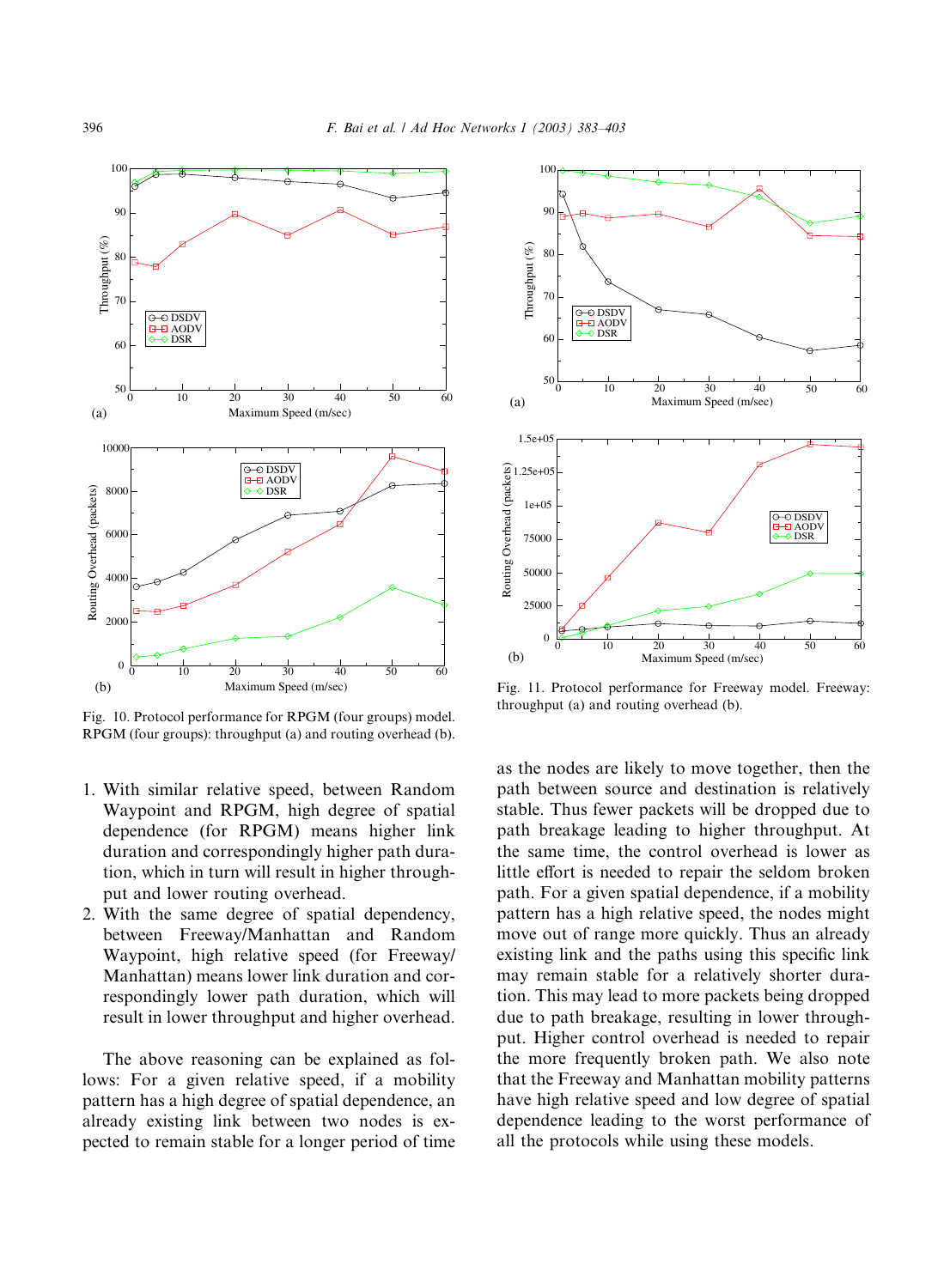

Fig. 12. Protocol performance for Manhattan model. Manhattan: throughput (a) and routing overhead (b).

# 7. How mobility affects protocol performance? Analysis of building blocks

Unlike the conventional evaluation studies [16– 18], we pursue our analysis beyond the ''whole protocol'' level and attempt to answer How mobility affects protocol performance by looking into the ''parts'' that constitute the MANET routing protocols. We propose an approach to systematically decompose a protocol into its functional mechanistic ''building blocks''. Each building block can be thought of as a parameterized ''black box''. The parameter settings define the behavior of each block, while the behavior of building blocks and the nature of interaction between the building blocks defines the behavior of the protocol as a ''whole''. We use the analysis of reactive protocols as an example to illustrate this approach. In this section, we carry out a preliminary analysis of the impact of mobility on two reactive routing protocols after identifying the basic building blocks of MANET reactive routing protocols and their parameter setting. Thus we can extract the relative merits of different parameter settings and achieve a better understanding of various building blocks of MANET routing protocols, which will serve as a solid cornerstone for development of more efficient MANET routing protocols.

Fig. 13(a) and (b) shows the building block architecture for DSR and AODV respectively, Fig. 13(c) shows a generalized building block architecture for reactive MANET protocols.

# 7.1. Design choices of building blocks for DSR and AODV

First we discuss the design choices (parameter settings) of the identified building blocks of reactive MANET routing protocols and specific parameter settings for DSR and AODV. We pose some questions about the utility of the various design choices made by these protocols. In Section 7.2, we attempt to answer these questions.

The mechanism of reactive MANET routing protocols such as DSR and AODV $<sup>1</sup>$  is composed</sup> of two major phases.

## 7.1.1. Route setup phase

Route discovery is the major mechanism in this phase. It is initiated if there is no cached route available to the destination. This mechanism consists of the following building blocks:

1. Flooding building block: The flooding building block takes responsibility to distribute the route request messages within the network. Here, the key parameter is the range of flooding, generally

Current AODV implementation in ns-2 (version ns-2.1b8a) and IETF specification adopt the expanding ring search for query flooding, localized rediscovery for error handling and source-specific error notification, which may be different with the original AODV paper. In our study, if not particularly specified, we refer the implementation in  $ns-2$  (version ns-2.1b8a) as the standard AODV mechanism.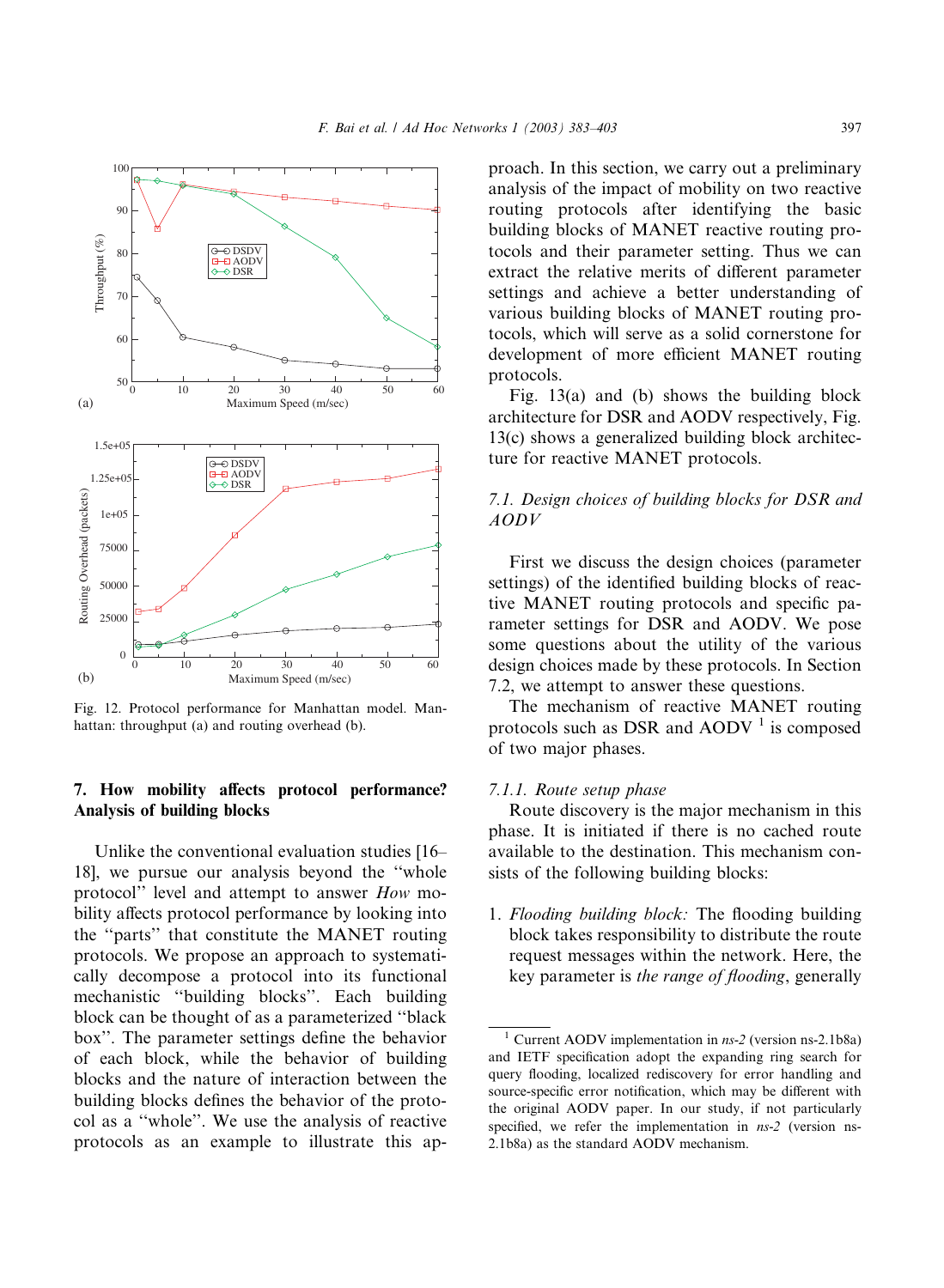

Fig. 13. Diagram of building block framework for reactive protocols.

described by TTL field in the IP header. If the TTL is set to the network diameter, a global flooding is done. One optimization is to implement the localized controlled flooding before global flooding. This may be useful if the probability of finding an appropriate cache in the neighborhood is high.

For the range of flooding, both DSR and AODV use the two-step controlled flooding. DSR conducts a non-propagating directneighborhood inquiry  $(TTL = 1)$  before the global flooding ( $TTL = D$ , D is network diameter). Similarly, AODV uses the expanding ring search  $(TTL = 1, 3, 5, 7)$  before the global flooding is initiated. Here, we want to answer the following question: How useful are nonpropogating route requests?

2. Caching building block: The caching building block helps to efficiently and promptly provide the route to the destination without referring to the destination every time. Several parameters affect the behavior of the caching building block. One of those parameters is whether aggressive caching is allowed, i.e. whether multiple cache entries are allowed for the same destination and whether a node can cache the route information it overhears? Generally speaking, aggressive caching scheme increases the possibility of finding an appropriate route without re-initiating a route discovery.

DSR uses aggressive caching, while AODV does not. For caching, we are interested in the following questions: How useful is caching? and Is aggressive caching better than non-aggressive caching?

#### 7.1.2. Route maintenance phase

Route maintenance phase takes the responsibility of detecting broken links and repairing the corresponding routes. This phase is made up of the following building blocks:

1. Error detection building block: It is used to monitor the status of the link of a node with its immediate neighbors. Several methods to monitor the link status between neighbors can be used: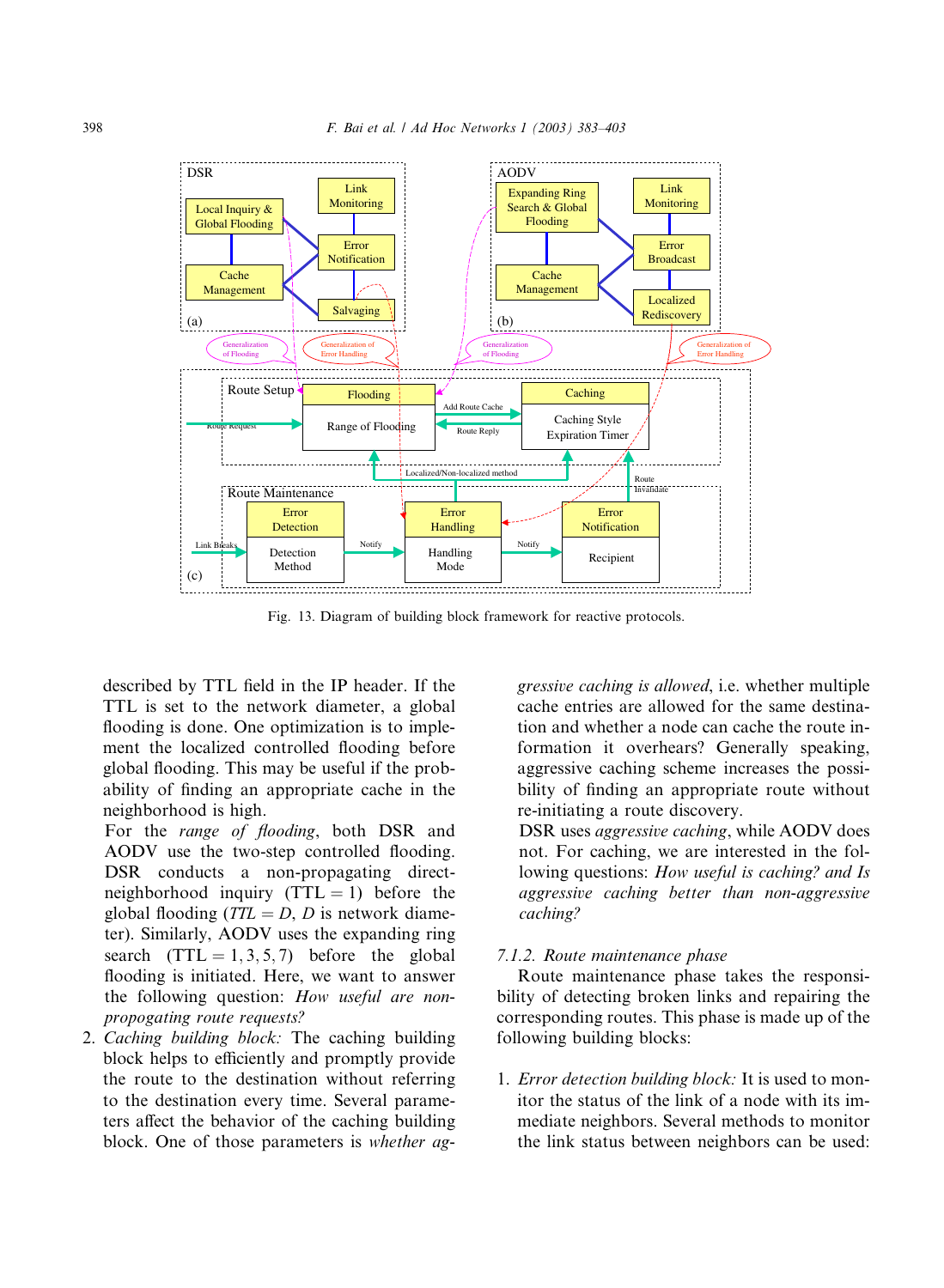MAC level acknowledgement, network-layer explicit Hello message or network-layer passive overhearing scheme. Here, the parameter is the mode of error detection used.

For mode of error detection, both DSR and AODV can use either of the three choices. Since all these schemes are very similar, we do not investigate this building block in our analysis.

2. Error handling building block: It finds alternative routes to replace an invalid route after a broken link is detected. One of the parameters to this block is what recovery scheme should be used. In a localized recovery, the node detecting the broken link will attempt to find an alternative route in its own cache or do a localized flooding before asking the source to re-initiate the route discovery.

For *localized recovery*, in DSR, on detecting a broken link, the upstream node will first search its cache to replace the invalid route (this scheme is called salvaging), although the found alternative route may also be invalid in some scenarios. While in AODV, the upstream node detecting the broken link will initiate a localized flooding to find the route to the destination. For this building block, we are interested in the following question: Which is a better scheme for localized error handling: cache lookup or localized flooding?

3. Error notification building block: It is used to notify the nodes in the network about invalid routes. The key parameter to this building block is the recipient of the error message. Either only the source is notified or the entire network is notified.

For recepient of error notification, both DSR and AODV notify the error to the source. Since both DSR and AODV use the same parameter setting, we do not investigate this block during our simulations.

Besides these three questions about the design choices, we are also interested at the plausible explanation for the observation we made in Section 6: DSR outperforms AODV in most mobility scenarios except the Freeway and Manhattan model with high mobility.

# 7.2. Performance evaluation

We identified parts of the network simulator (ns-2) code [1] which implement these building blocks and profiled them during our simulations. The simulation setting is exactly the same as Section 6.

## 7.2.1. Flooding

Fig. 14(a) and (b) shows the ratio of non-propagating route requests to the total number of route requests issued by the DSR and AODV respectively. This metric measures the likelihood of finding a route to the destination from the source's neighborhood. The result shows that non-propagating route request is frequently used (more than 30% for DSR and more than 10% for AODV in most scenarios).



Fig. 14. Ratio of non-propogating route requests to total number of route requests. (a) DSR and (b) AODV.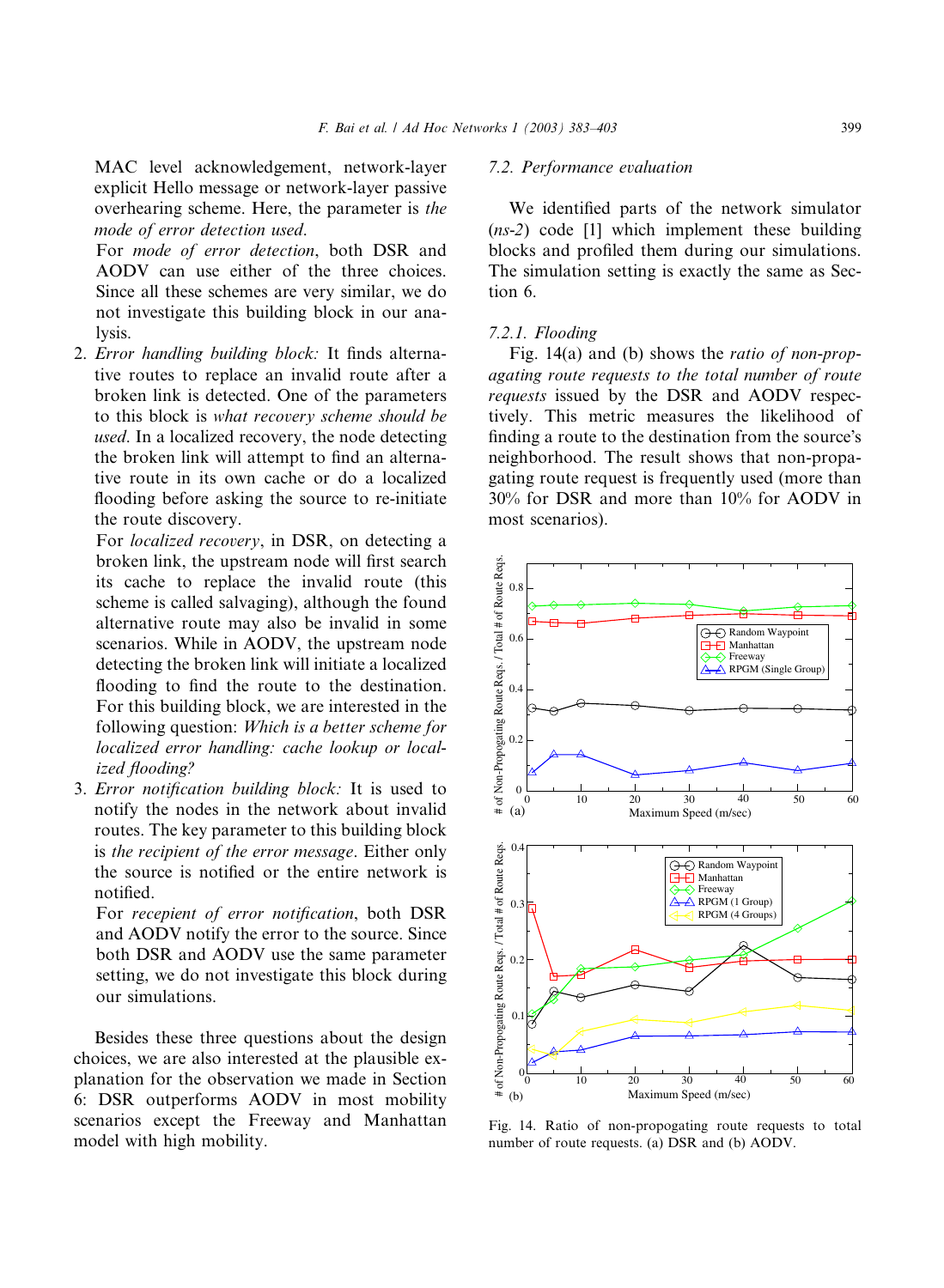It is observed that this ratio increases from Random Waypoint to Manhattan to Freeway mobility models. This is because the geographic constraints on movement are greater in Freeway than Manhattan, which are in turn greater than in Random Waypoint. Thus, the likelihood of finding a route to the destination from the source's neighbors increases from Random Waypoint to Manhattan to Freeway.

On the other hand, the ratio for DSR is almost twice as large as that for AODV across all mobility models. A possible reason for this comes from the fact that DSR uses aggressive caching as compared to AODV. When such a caching scheme is coupled with the mechanism of non-propagating route requests, it translates to low routing overhead and high throughput as was shown in our study and several other comparative studies.

Thus, it seems that caching has a significant impact on the performance of DSR and AODV. Hence we study it next.

## 7.2.2. Caching

To measure the effectiveness of caching, we evaluate the ratio of the number of route replies coming from the cache to the total number of route replies.

Fig. 15(a) and (b) shows that this ratio is high for Random Waypoint, Manhattan and Freeway models, which implies that most of the route replies for these mobility models come from the cache (more than 80% in most mobility scenarios).

The difference in the ratio for DSR and AODV is greater than 20% for all mobility models. DSR uses aggressive caching as compared to AODV. Thus, the likelihood of a route reply coming from a cache is higher in DSR than in AODV. Thus, fewer route requests will be needed and thus the routing overhead of DSR is lower than AODV as we observed in Section 6. Thus, aggressive caching seems to be a good design choice.

To completely evaluate the caching strategy, we also need to examine the validity of the cache entries. We evaluate the ratio of invalid cache entries to the total number of cache entries for DSR.

As shown by Fig. 16, the ratio increases from RPGM (around 10%) to Random Waypoint to Freeway (around 60%) to Manhattan (around



Fig. 15. Ratio of the number of route replies from the cache to the total number of route replies. (a) DSR and (b) AODV.



Fig. 16. Ratio of the number of invalid route replies from the cache to the total number of route replies from the cache.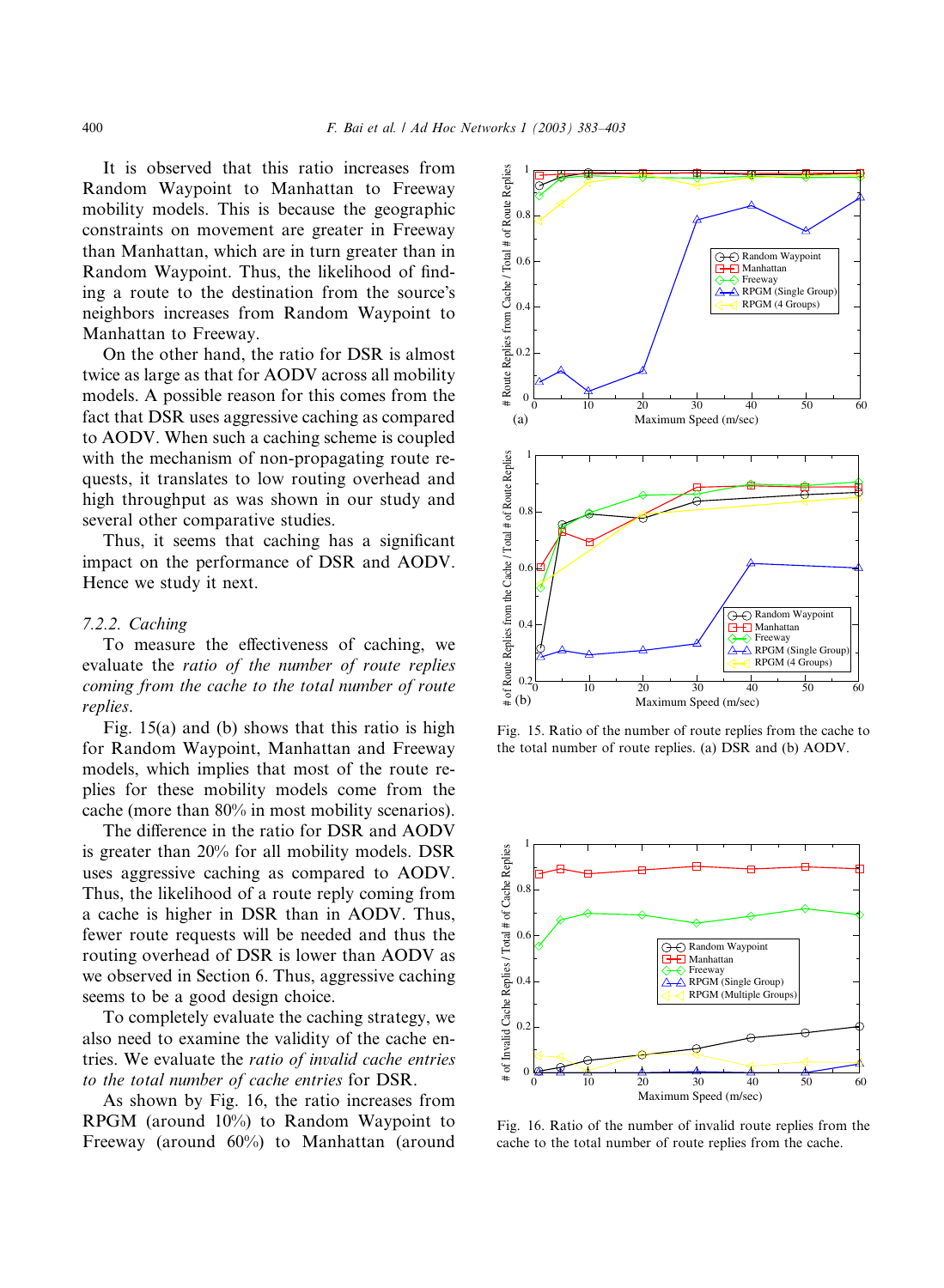80%) mobility models. Thus caching may have adverse effects in mobility models with a high relative speed which may lead to cache invalidation. Packets may be sent on invalid routes which might lead to packets being dropped and route request retries. This leads to a lower throughput and higher overhead for DSR for the Freeway and Manhattan models as was shown in our study.

On the other hand, in mobility models with very high relative speed like Manhattan and Freeway, AODV seems to achieve as good a throughput as DSR (and sometimes better). AODV does not use aggressive caching, thus the ratio of the number of route replies coming from the cache to the total number of route replies is lesser for AODV than DSR. Thus, the likelihood of getting invalid routes from the cache is lesser for AODV than for DSR. This may explain why AODV outperforms DSR in Freeway and Manhattan models with high mobility.

Moreover, at high relative speeds, the number of routes broken is greater. Thus, a protocol which has a better error handling mechanism at higher relative speeds might perform better in such situations. This line of reasoning leads us to evaluate the next building block of interest––error handling.

#### 7.2.3. Error handling

To study the effectiveness of error handling, we focus on localized error handling. We evaluate the ratio of the number of localized error handling to the total number of route errors for both DSR and AODV. For DSR, we notice that salvaging accounts for less than 2% of the total number of route errors. Moreover, if we take invalid cache entries into account, the effect of salvaging on the protocol performance is further lowered. On the other hand, in AODV, a route request is initiated by the upstream node which detects the broken link if it is closer to the destination. As Fig. 17 shows, the ratio is between 40% and 50% for Freeway and Manhattan models. Moreover the routes obtained by this mechanism are more up to date than those from the cache salvaging in DSR. This is another factor which explains the better performance of AODV as compared to DSR in the Freeway and Manhattan models.



Fig. 17. Ratio of the number of localized route recovery requests to the total number of route errors for AODV.

## 7.3. Discussion

The above study of the building blocks has given us greater insight into the design of the reactive routing protocols for MANETs. Decomposing a protocol into building blocks and evaluating these building blocks have shown us the scenarios in which the chosen parameters can give a better performance. From the above study, we learnt the following principles of protocol design:

- 1. Caching helps reduce the protocol overhead. However, whether aggressive caching should be used depends on the scenarios in which the protocol will be deployed. For low mobility scenarios, aggressive caching might be useful, while for higher mobility scenarios, the more stale cache entries incurred by aggressive caching might affect the protocol throughput.
- 2. Non-propogating route requests, when combined with caching also reduce the protocol overhead. If caching is widely done in the network, it may be more advantageous to do non-propagating route requests (or expanding ring search) than globally flooding the route request. In DSR, due to aggressive caching, it may be more useful to do expanding ring search (from the source) on a route error than doing a global flooding (from the source). Again this might work well only for low mobility scenarios.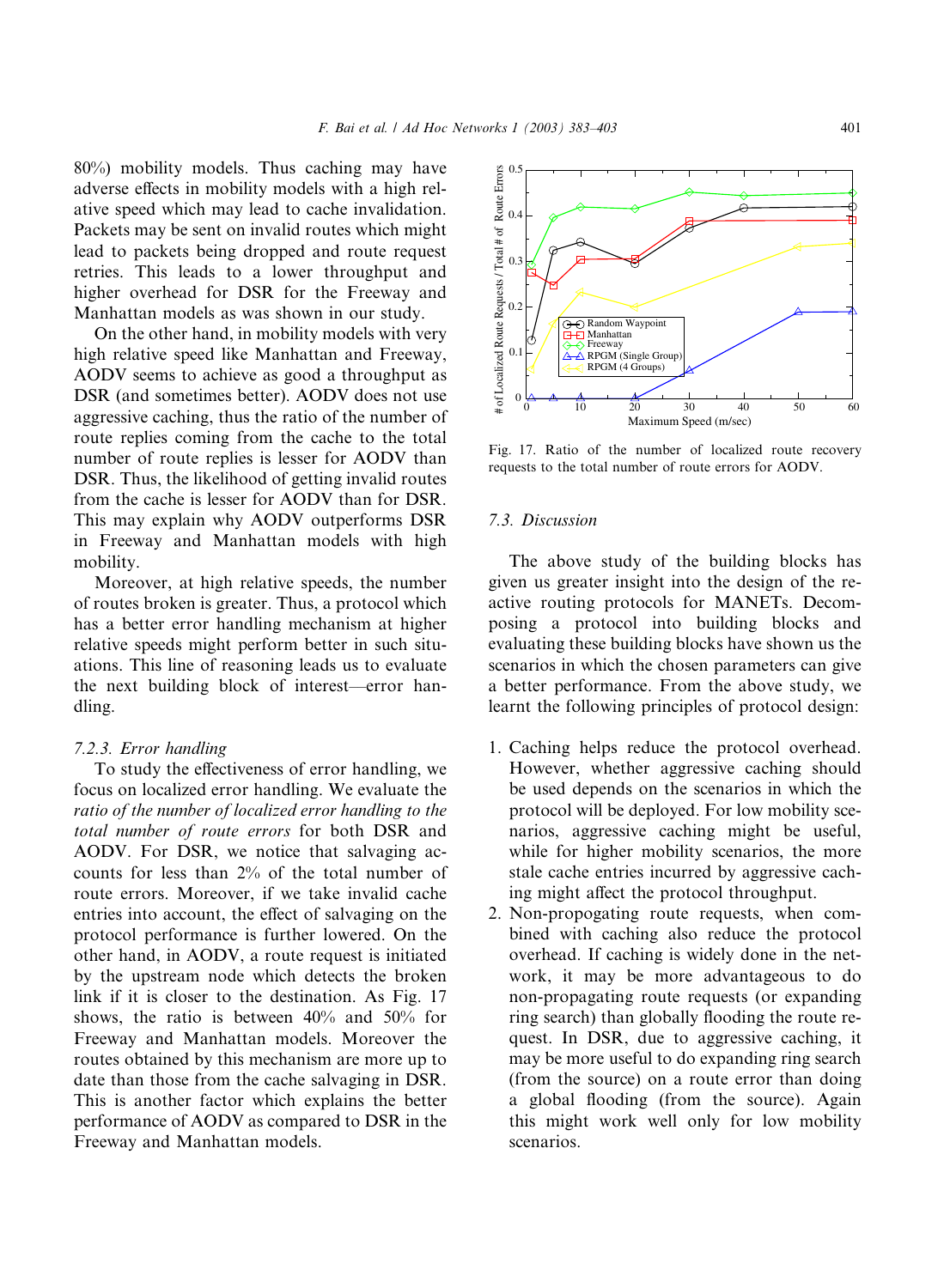3. The nature of localized error handling also has a significant impact on protocol performance. Re-initiating a route request from an intermediate node can be more advantageous than doing a local cache lookup in high mobility scenarios, while a cache lookup might be more advantageous for low mobility scenarios.

Thus, no particular parameter setting of these building blocks is the most optimal for all scenarios. This further strengthens our conclusion that there is no clear winner among the protocols across all mobility scenarios.

#### 8. Conclusions and future work

In this paper, we proposed a framework to analyze the impact of mobility pattern on routing performance of mobile ad hoc network in a systematic manner. In our study, we observe that the mobility pattern does influence the performance of MANET routing protocols. This conclusion is consistent with the observation of previous studies. But unlike previous studies that compared different ad hoc routing protocols, there is no clear winner among the protocols in our case, since different mobility patterns seem to give different performance rankings of the protocols. We hope that our ''test-suite'' of mobility models can be incorporated into the current scenarios used to test the MANET routing protocols.

Moreover, we observe that the mobility pattern influences the connectivity graph that in turn influences the protocol performance. In addition, we did a preliminary investigation of the common building blocks of MANET routing protocols, the effect of mobility on these building blocks and how they influence the protocol as a ''whole''.

In the future, we plan to study the impact of our ''test-suite'' on the performance of other ad hoc network protocols like multicast ad hoc, geographic routing protocols. This study would help us understand the impact of mobility more deeply and clearly. We believe that several parameters such as traffic patterns, node density and initial placement pattern of nodes may affect the routing performance and need to investigate them further.

## 9. Uncited references

 $[2-4]$ .

## **References**

- [1] L. Breslau, D. Estrin, K. Fall, S. Floyd, J. Heidemann, A. Helmy, P. Huang, S. McCanne, K. Varadhan, Y. Xu, H. Yu, Advances in network simulation, IEEE Computer 33 (5) (2000) 59–67.
- [2] F. Bai, N. Sadagopan, A. Helmy, Important: a framework to systematically analyze the impact of mobility on performance of routing protocols for adhoc networks, in: INFOCOM 2003, April 2003.
- [3] N. Sadagopan, F. Bai, B. Krishnamachari, A. Helmy, Paths: analysis of path duration statistics and their impact on reactive manet routing protocols, in: MobiHoc 2003, June 2003.
- [4] F. Bai, N. Sadagopan, A. Helmy, Brics: a building-block approach for analyzing routing protocols in ad hoc networks––a case study of reactive routing protocols, in: USC-CS-TR-02-775, November 2002.
- [5] D.B. Johnson, D.A. Maltz, J. Broch, DSR: the dynamic source routing protocol for multi-hop wireless ad hoc networks, in: C. Perkins (Ed.), Ad Hoc Networking, Addison-Wesley, Reading, MA, 2001, pp. 139–172.
- [6] C.E. Perkins, P. Bhagwat, Highly dynamic destination sequenced distance vector routing (DSDV) for mobile computers, in: ACM SIGCOMM, 1994, pp. 234–244.
- [7] C. Perkins, Ad hoc on demand distance vector (AODV) routing, internet draft, draft-ietf-manet-aodv-00.txt.
- [8] X. Hong, M. Gerla, G. Pei, C.-C. Chiang, A group mobility model for ad hoc wireless networks, in: ACM/ IEEE MSWiM, August 1999.
- [9] J. Broch, D.A. Maltz, D.B. Johnson, Y.-C. Hu, J. Jetcheva, A performance comparison of multi-hop wireless ad hoc network routing protocols, in: Proceedings of the Fourth Annual ACM/IEEE International Conference on Mobile Computing and Networking, ACM, October 1998.
- [10] S.R. Das, C.E. Perkins, E.M. Royer, Performance comparison of two on-demand routing protocols for ad hoc networks, in: INFOCOM, March 2000.
- [11] S.R. Das, R. Castaneda, J. Yan, R. Sengupta, Comparative performance evaluation of routing protocols for mobile, ad hoc networks, October 1998, pp. 153– 161.
- [12] V.D. Park, M.S. Corson, Temporally-ordered routing algorithm (TORA) version 1: functional specification, internet-draft, draft-ietf-manet-tora-spec-01.txt, August 1998.
- [13] P. Johansson, T. Larsson, N. Hedman, B. Mielczarek, M. Degermark, Scenario-based performance analysis of routing protocols for mobile ad-hoc networks, in: International Conference on Mobile Computing and Networking (MobiCom-99), 1999, pp. 195–206.